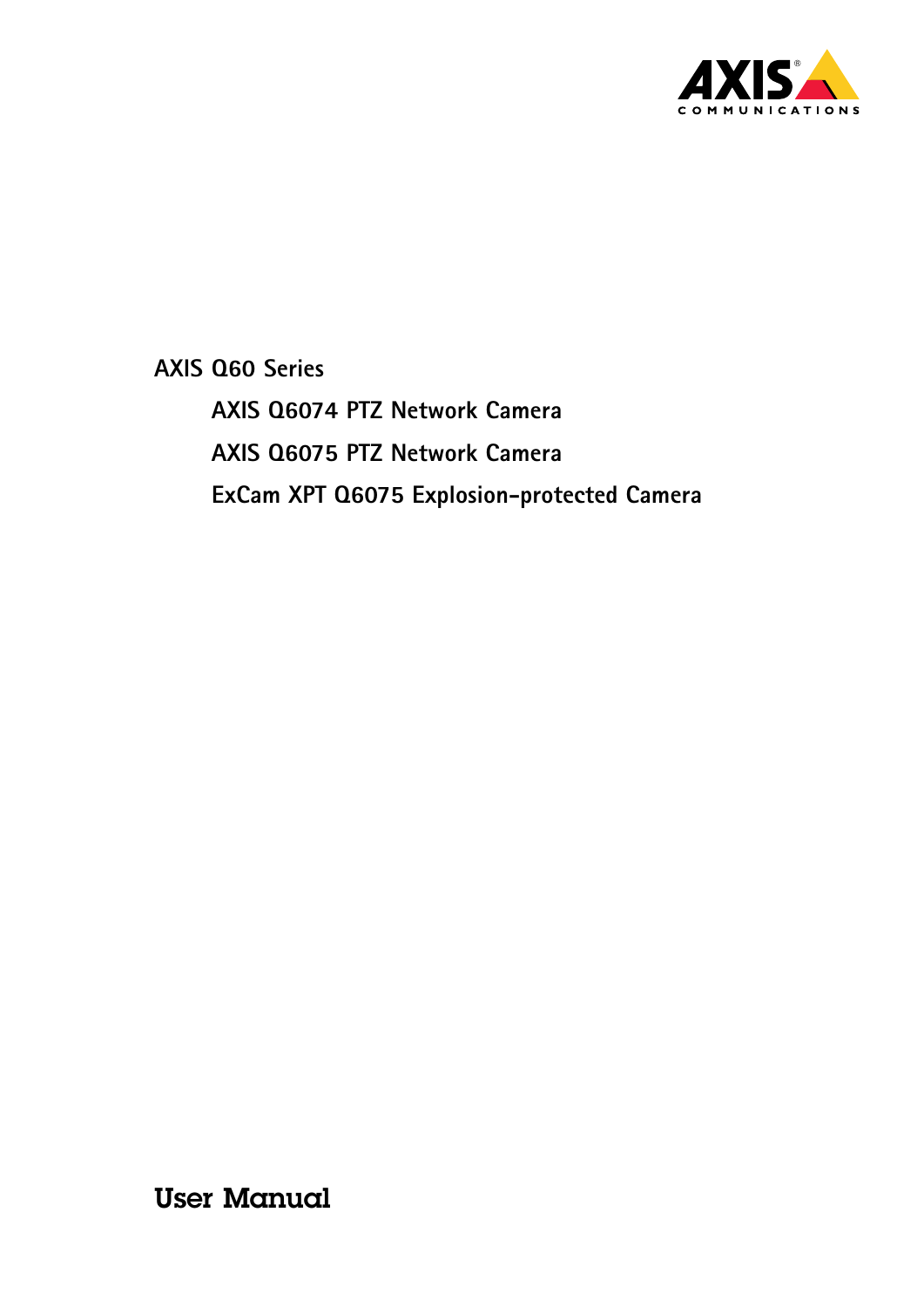## **Table of Contents**

| Get started<br>3     |
|----------------------|
| $\overline{3}$       |
| $\overline{3}$       |
| $\overline{5}$       |
| $\overline{7}$       |
| $\frac{1}{7}$        |
| 12                   |
| 12                   |
| 13                   |
| 20                   |
| 20                   |
| 20                   |
| 22                   |
| 22                   |
| 22<br>Overlays       |
| 22                   |
| 23                   |
| 23                   |
| 24                   |
| 25                   |
| 25                   |
| 25                   |
| 25                   |
|                      |
| 25                   |
| 26                   |
| 28                   |
| 28                   |
| 29                   |
| 29                   |
| 29                   |
| 30<br>SD card slot   |
| 30<br><b>Buttons</b> |
| 30                   |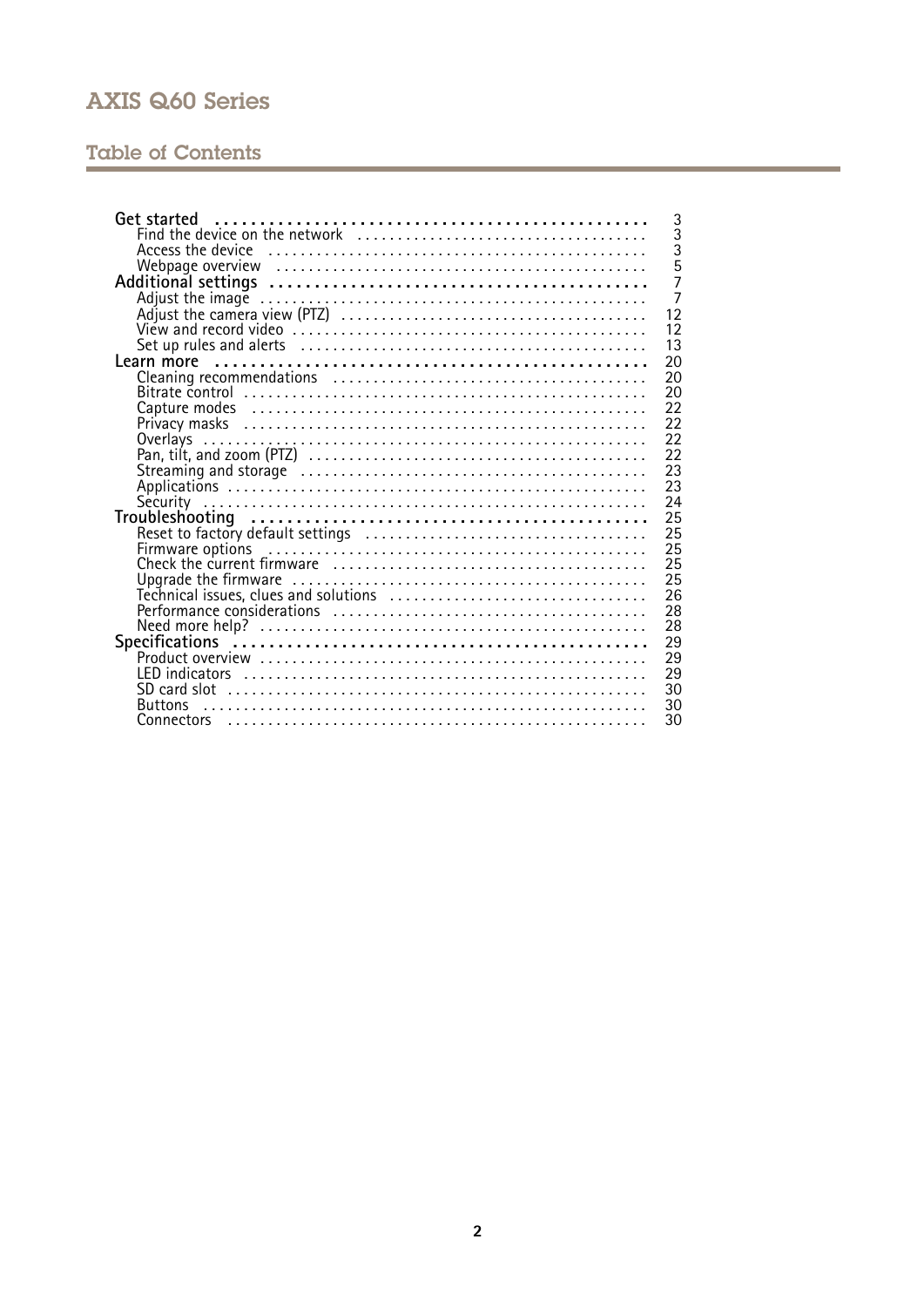## <span id="page-2-0"></span>Get started

## Get started

## **Find the device on the network**

To find Axis devices on the network and assign them IP addresses in Windows®, use AXIS IP Utility or AXIS Device Manager. Both applications are free and can be downloaded from *[axis.com/support](https://www.axis.com/support)*.

For more information about how to find and assign IP addresses, go to *How to [assign](https://www.axis.com/products/online-manual/i90000) an IP address and access your device*.

### **Browser support**

You can use the device with the following browsers:

|                                      | Chrome™     | Firefox <sup>®</sup> | $Edge^{\circledast}$ | Safari <sup>®</sup> |
|--------------------------------------|-------------|----------------------|----------------------|---------------------|
| Windows®                             | recommended |                      | ⌒                    |                     |
| macOS®                               | recommended |                      |                      | $\lambda$           |
| Other operating systems $\mathbf{x}$ |             | $\lambda$            |                      |                     |

If you need more information about recommended browsers, go to *[axis.com/browser-support](https://www.axis.com/browser-support)*.

## **Access the device**

1. Open <sup>a</sup> browser and enter the IP address or host name of the Axis device.

If you do not know the IP address, use AXIS IP Utility or AXIS Device Manager to find the device on the network.

- 2. Enter the username and password. If you access the device for the first time, you must set the root password. See *Set <sup>a</sup> new password for the root account on page 3* .
- 3. The live view page opens in your browser.

## **Verify that no one has tampered with the firmware**

To make sure that the device has its original Axis firmware, or to take full control of the device after <sup>a</sup> security attack:

1. Reset to factory default settings. See *Reset to factory default [settings](#page-24-0) on page [25](#page-24-0)*.

After the reset, secure boot guarantees the state of the device.

2. Configure and install the device.

### **Set <sup>a</sup> new password for the root account**

### Important

The default administrator username is **root**. If the password for root is lost, reset the device to factory default settings.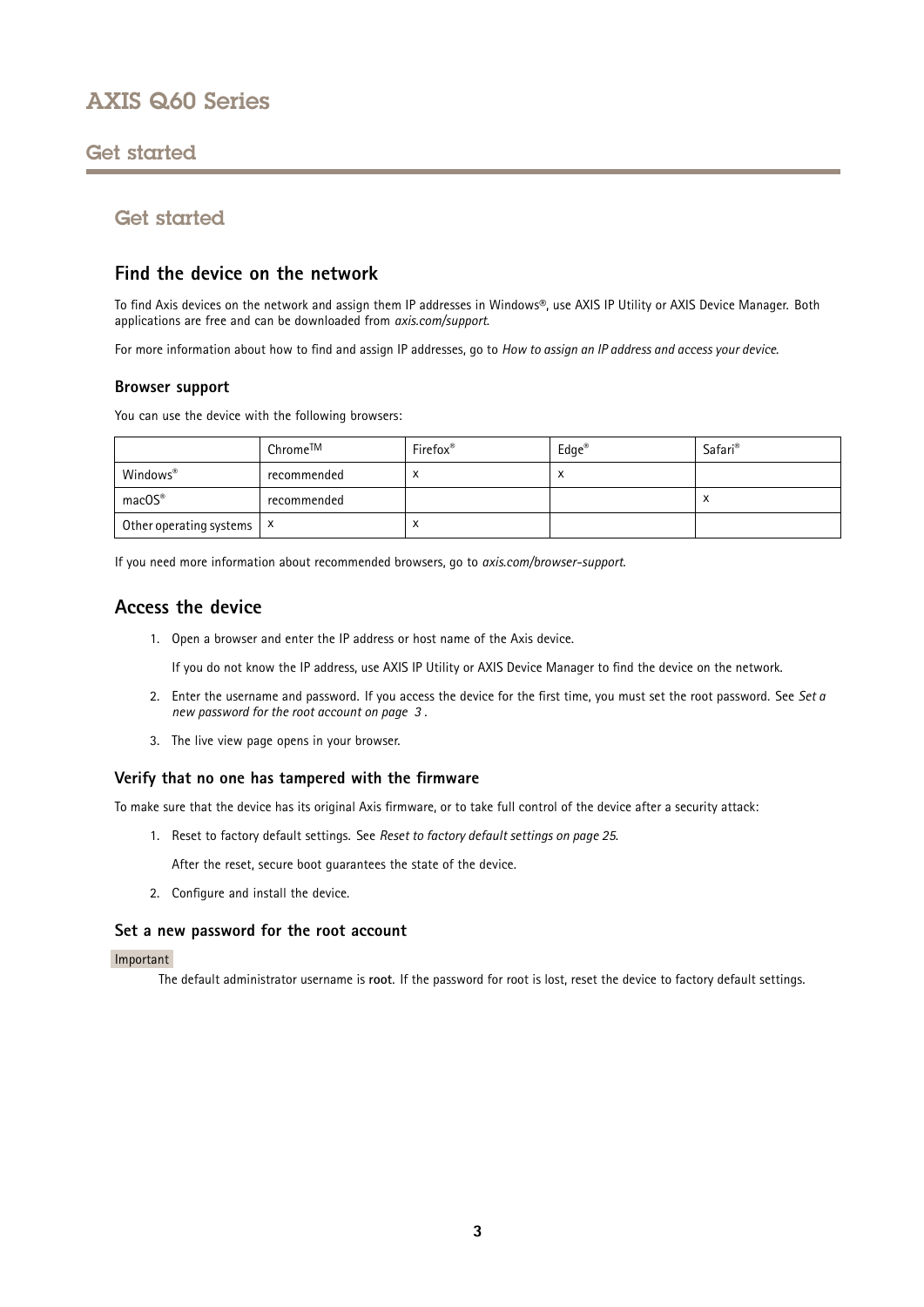## Get started



- 1. Type <sup>a</sup> password. Follow the instructions about secure passwords. See *Secure passwords on page <sup>4</sup>* .
- 2. Retype the password to confirm the spelling.
- 3. Click **Create login**. The password has now been configured.

## **Secure passwords**

### Important

Axis devices send the initially set password in clear text over the network. To protect your device after the first login, set up <sup>a</sup> secure and encrypted HTTPS connection and then change the password.

The device password is the primary protection for your data and services. Axis devices do not impose <sup>a</sup> password policy as they may be used in various types of installations.

To protect your data we strongly recommend that you:

- Use <sup>a</sup> password with at least 8 characters, preferably created by <sup>a</sup> password generator.
- Don't expose the password.
- Change the password at <sup>a</sup> recurring interval, at least once <sup>a</sup> year.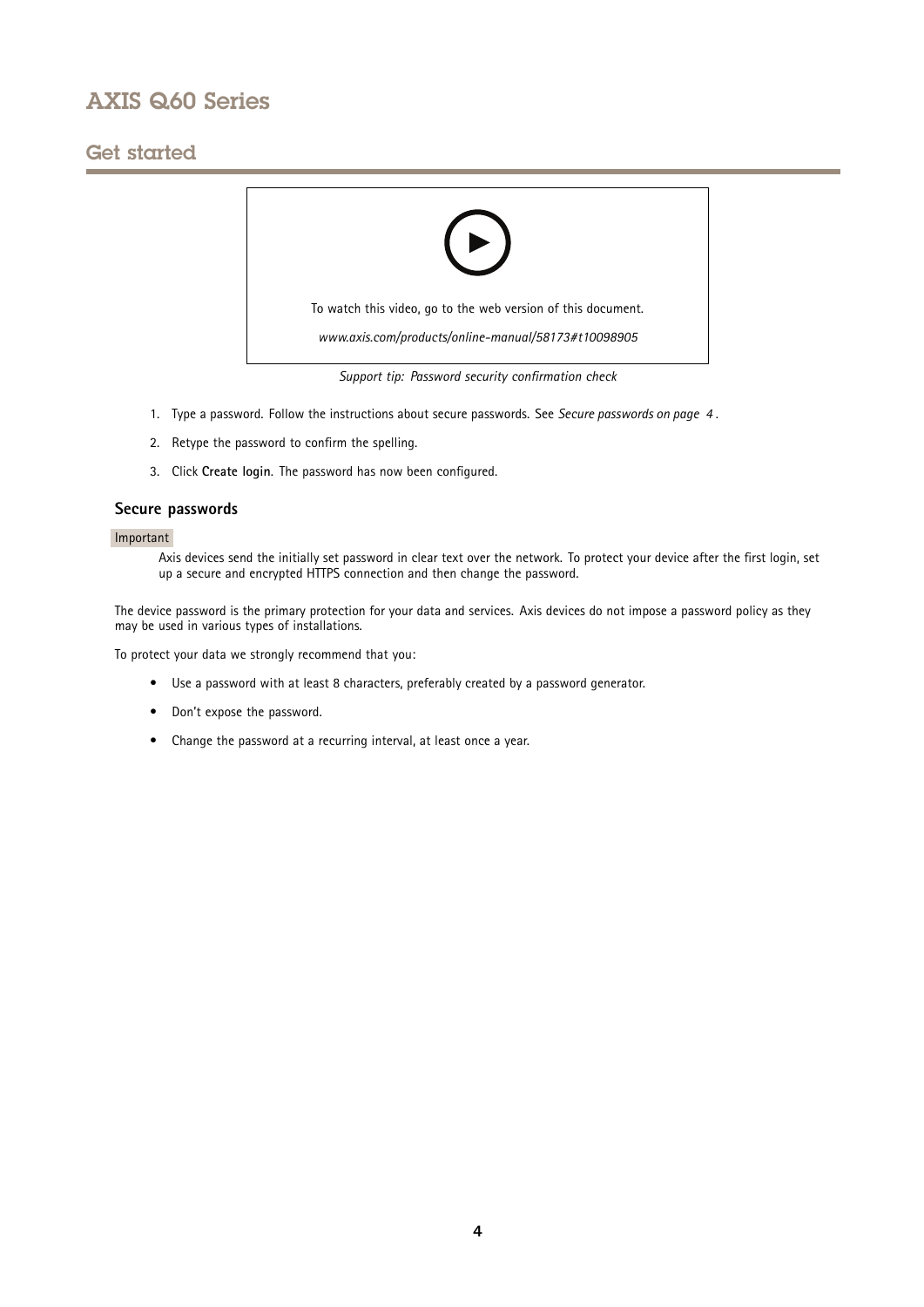## <span id="page-4-0"></span>Get started

# **Webpage overview**



- *1 Live view control bar*
- *2 Live view*
- *3 Product name*
- *<sup>4</sup> User information, color themes, and help*
- *5 Video control bar*
- *6 Settings toggle*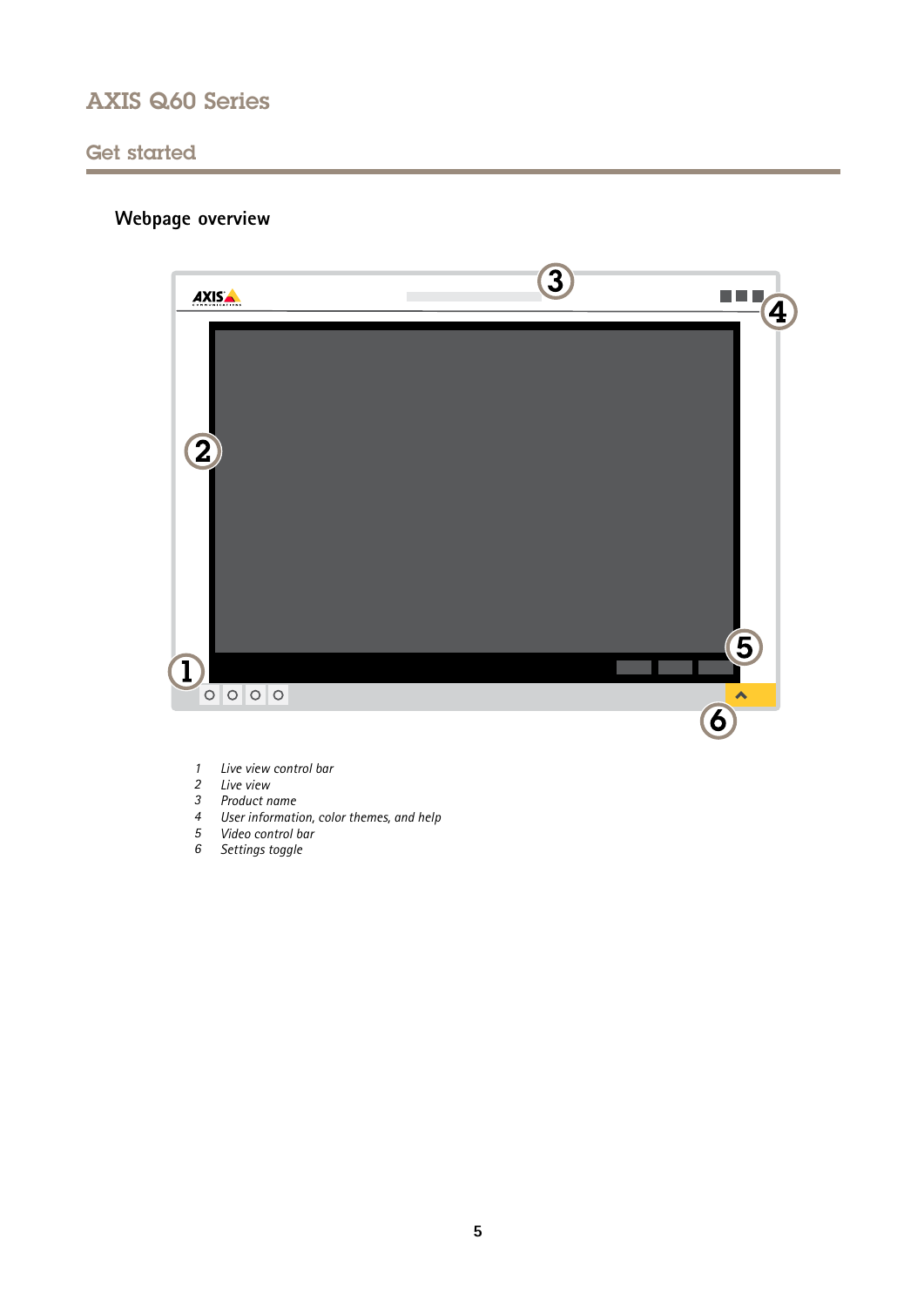# Get started



*7 Settings tabs*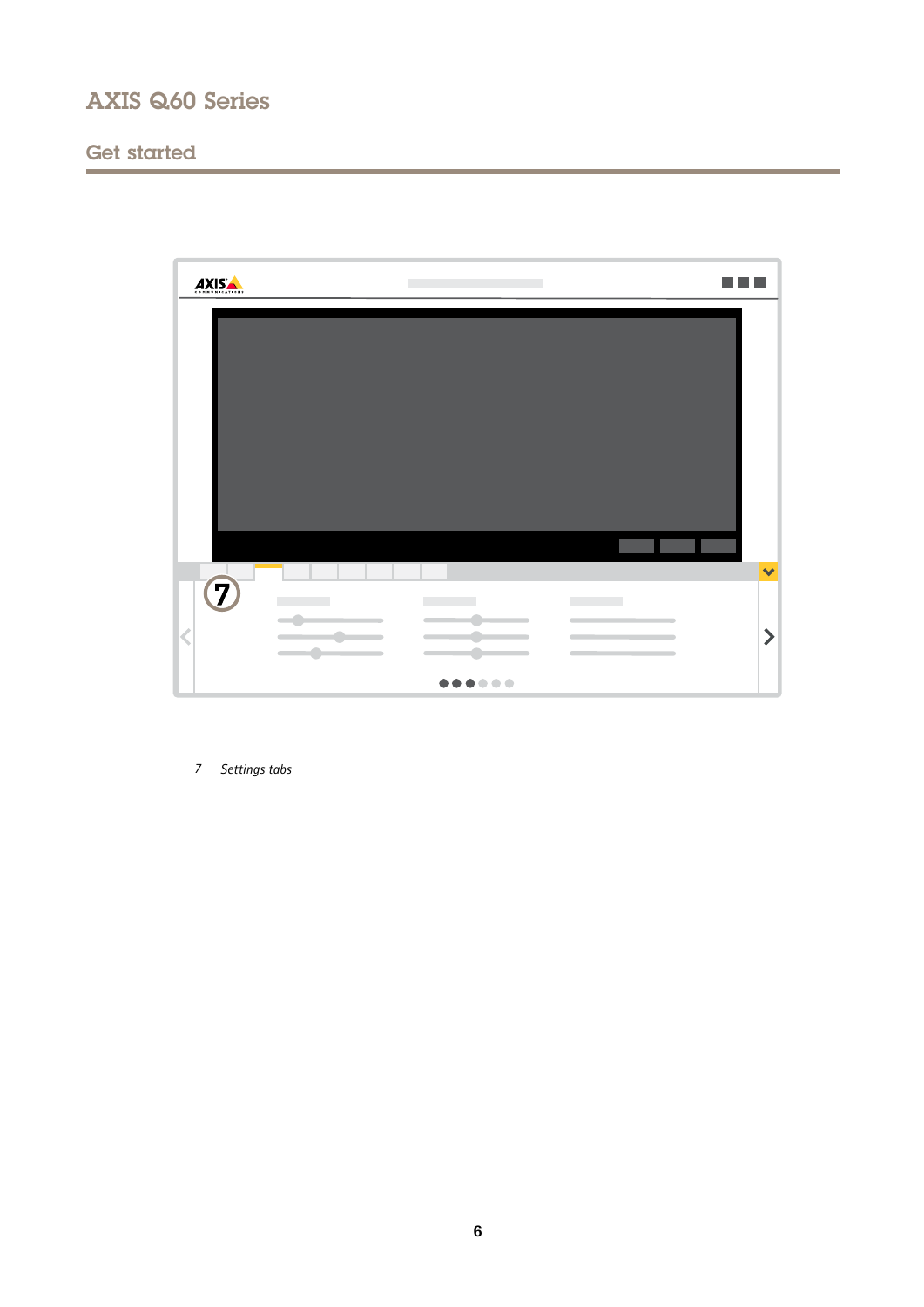## <span id="page-6-0"></span>Additional settings

## Additional settings

## **Adjust the image**

This section includes instructions about how to configure your device. If you want to learn more about how certain features function, go to *[Learn](#page-19-0) more on page [20](#page-19-0)*.

## **Adjust the focus faster with focus recall areas**

To save the focus settings at <sup>a</sup> specific pan/tilt range, add <sup>a</sup> focus recall area. Each time the camera moves into that area it recalls the previously saved focus. It's enough to cover half of the focus recall area in the live view.

We recommend the focus recall feature in the following scenarios:

- When there is <sup>a</sup> lot of manual operation in live view, for example with <sup>a</sup> joystick.
- • Where PTZ preset positions with manual focus are not efficient, for example movements where the focus setting changes continuously.
- In low-light scenarios, where the autofocus is challenged by the lighting conditions.

#### Important

- The focus recall overrides the camera's autofocus at the specific pan/tilt range.
- A preset position overrides the focus setting saved in the focus recall area.
- The maximum number of focus recall areas is 20.

### **Create <sup>a</sup> focus recall area**

1. Pan, tilt, and zoom into the area where you would like to have focus.



As long as the focus recall button shows a plus  $\ddot{\bullet}$ , you can add a focus recall area in that position.

- 2. Adjust the focus.
- 3. Click the focus recall button.

### **Delete <sup>a</sup> focus recall area**

1. Pan, tilt, and zoom into the focus recall area you want to delete.



The focus recall button toggles to minus when the camera detects a focus recall area:

2. Click the focus recall button.

## **Benefit from IR light in low-light conditions using night mode**

Your camera uses visible light to deliver color images during the day. As the available light diminishes, you can set the camera to automatically shift to night mode, in which the camera uses both visible light and near-infrared light to deliver black-and-white images. Since the camera uses more of the available light it can deliver brighter, more detailed, images.

- 1. Go to **Settings <sup>&</sup>gt; Image <sup>&</sup>gt; Day and night**, and make sure that the **IR cut filter** is set to **Auto**.
- 2. To determine at what light level you want the camera to shift to night mode, move the **Threshold** slider toward **Bright** or **Dark**.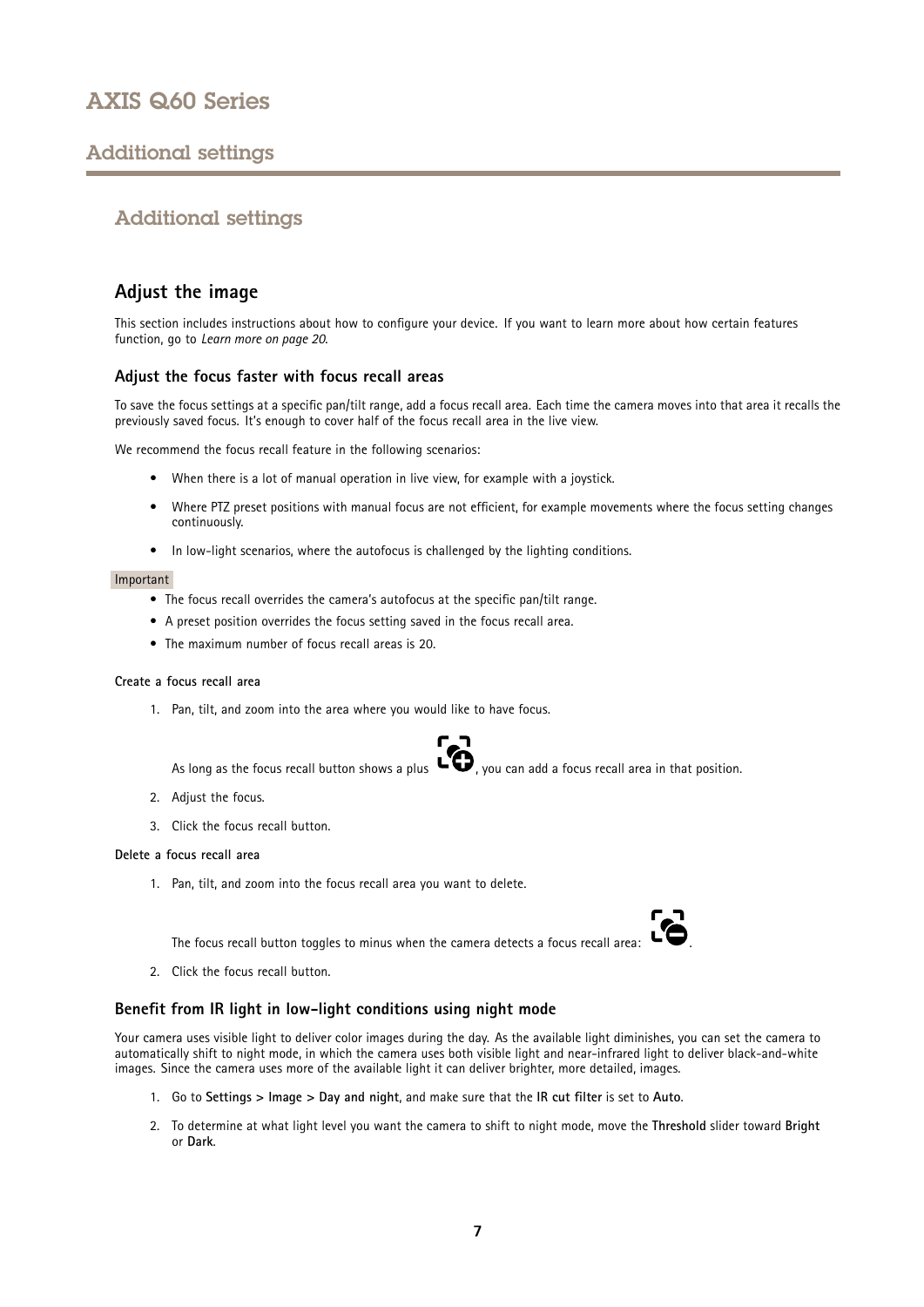## Additional settings

## Note

If you set the shift to night mode to occur when it's brighter, the image remains sharper as there will be less low-light noise. If you set the shift to occur when it's darker, the image colors are maintained for longer, but there will be more image blur due to low-light noise.

## **Reduce noise in low-light conditions**

To reduce noise in low-light conditions, you can adjust one or more of the following settings:

• Adjust the trade-off between noise and motion blur. Go to **Settings <sup>&</sup>gt; Image <sup>&</sup>gt; Exposure** and move the **Blur-noise trade-off** slider toward **Low noise**.

### Note

A high max shutter value can result in motion blur.

• To slow down the shutter speed, set max shutter to the highest possible value.

### Note

When you reduce the max gain, the image can become darker.

- •Set the max gain to <sup>a</sup> lower value.
- •Open the aperture.

## **Handle scenes with strong backlight**

Dynamic range is the difference in light levels in an image. In some cases the difference between the darkest and the brightest areas can be significant. The result is often an image where either the dark or the bright areas are visible. Wide dynamic range (WDR) makes both dark and bright areas of the image visible.



*Image without WDR.*



*Image with WDR.*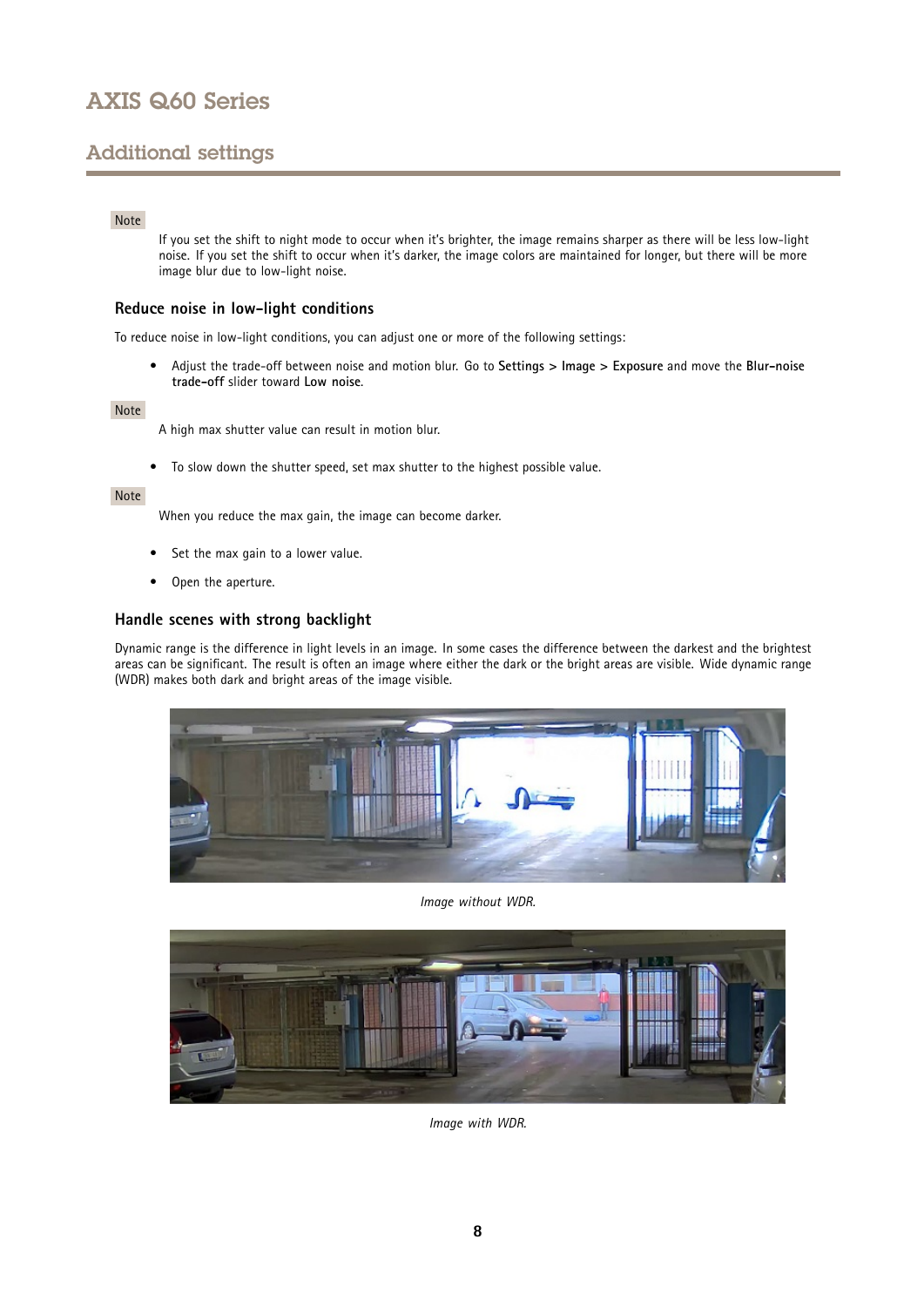## Additional settings

## Note

- WDR can cause artifacts in the image.
- WDR may not be available for all capture modes.
- 1. Go to **Settings <sup>&</sup>gt; Image <sup>&</sup>gt; Wide dynamic range**.
- 2. Turn on WDR.
- 3. To set the amount of WDR, select Low, Medium or High from the **WDR level** list.
- 4. If you still have problems, go to **Exposure** and adjust the **Exposure zone** to cover the area of interest.

Find out more about WDR and how to use it at *[axis.com/web-articles/wdr](https://www.axis.com/web-articles/wdr)*.

### **Verify the pixel resolution**

To verify that <sup>a</sup> defined part of the image contains enough pixels to, for example, recognize license plates, you can use the pixel counter.



1. Go to **Settings <sup>&</sup>gt; System <sup>&</sup>gt; Orientation**.



3. In the camera's live view, adjust the size and position of the rectangle around the area of interest, for example where you expect license plates to appear.

You can see the number of pixels for each of the rectangle's sides (**X** and **Y**), and decide if the values are enough for your needs.

### **Hide parts of the image with privacy masks**

You can create one or several privacy masks to hide parts of the image.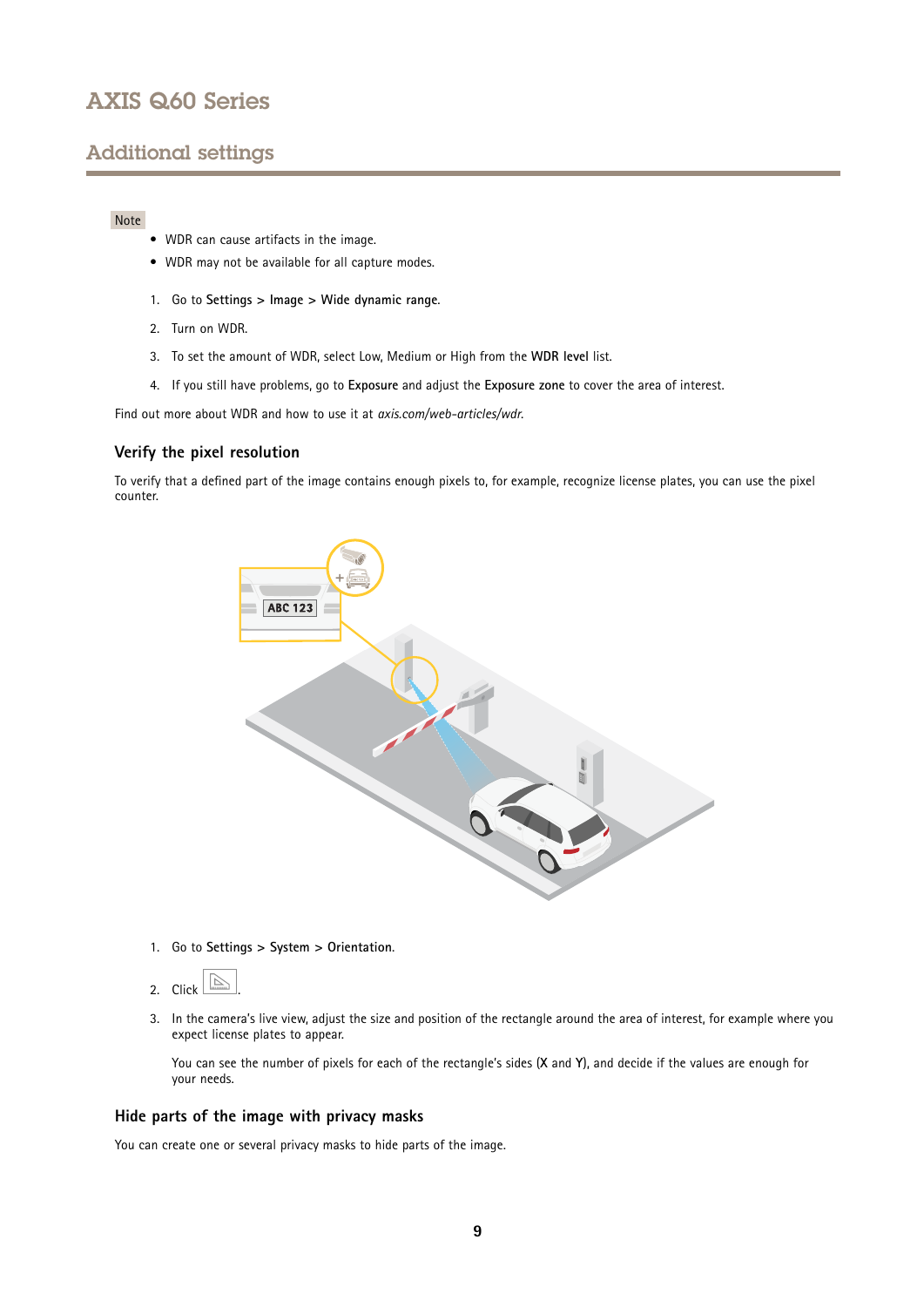## Additional settings



- 1. Go to **Settings <sup>&</sup>gt; Privacy mask**.
- 2. Click **New**.
- 3. Adjust the size, color, and name of the privacy mask according to your needs.



*How to change the appearance of the mask*

## **Show an image overlay**

You can add an image as an overlay in the video stream.

- 1. Go to **Settings <sup>&</sup>gt; Overlay**.
- 2. Click **Image list**.
- 3. Upload an image and click **Done**.
- 4. Click **Create overlay**.
- 5. Select **Image** and click **Create**.
- 6. Select the image from the drop-down list.
- 7. To position the image overlay, choose **Custom** or one of the presets.
- 8. Click **Create**.

## **Show <sup>a</sup> text overlay in the video stream when the device detects motion**

This example explains how to display the text "Motion detected" when the device detects motion.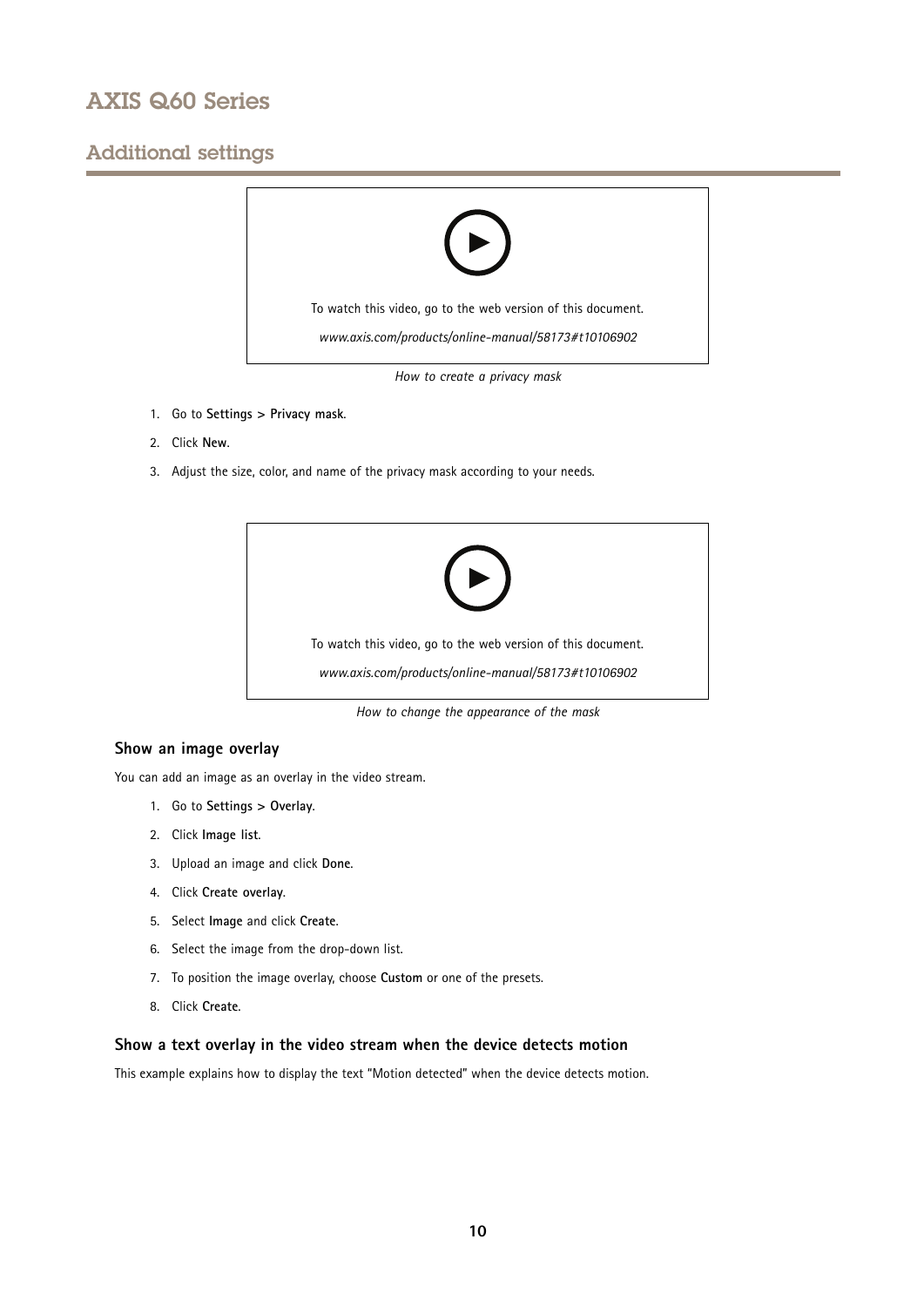## Additional settings



*How to show text overlay when the camera detects motion*

Make sure that AXIS Video Motion Detection is running:

- 1. Go to **Settings <sup>&</sup>gt; Apps** <sup>&</sup>gt; **AXIS Video Motion Detection**.
- 2. Start the application if it is not already running.
- 3. Make sure you have set up the application according to your needs.

Add the overlay text:

- 4. Go to **Settings <sup>&</sup>gt; Overlay**.
- 5. Select **Create overlay** and select **Text** overlay.
- 6. Enter #D in the text field.
- 7. Choose text size and appearance.
- 8. To position the text overlay, choose **Custom** or one of the presets.

### Create <sup>a</sup> rule:

- 9. Go to **System <sup>&</sup>gt; Events <sup>&</sup>gt; Rules** and add <sup>a</sup> rule.
- 10. Type <sup>a</sup> name for the rule.
- 11. In the list of conditions, select AXIS Video Motion Detection.
- 12. In the list of actions, select **Use overlay text**.
- 13. Select <sup>a</sup> view area.
- 14. Type "Motion detected".
- 15. Set the duration.
- 16. Click **Save**.

### Note

If you update the overlay text it will be automatically updated on all video streams dynamically.

## **Show the pan or tilt position as <sup>a</sup> text overlay**

You can show the pan or tilt position as an overlay in the image.

- 1. Go to **Settings <sup>&</sup>gt; Overlay** and click **Create overlay**.
- 2. Select **Text** and click **Create**.
- 3. In the text field, type  $\# \times$  to show the pan position.

Type  $\#$ y to show the tilt position.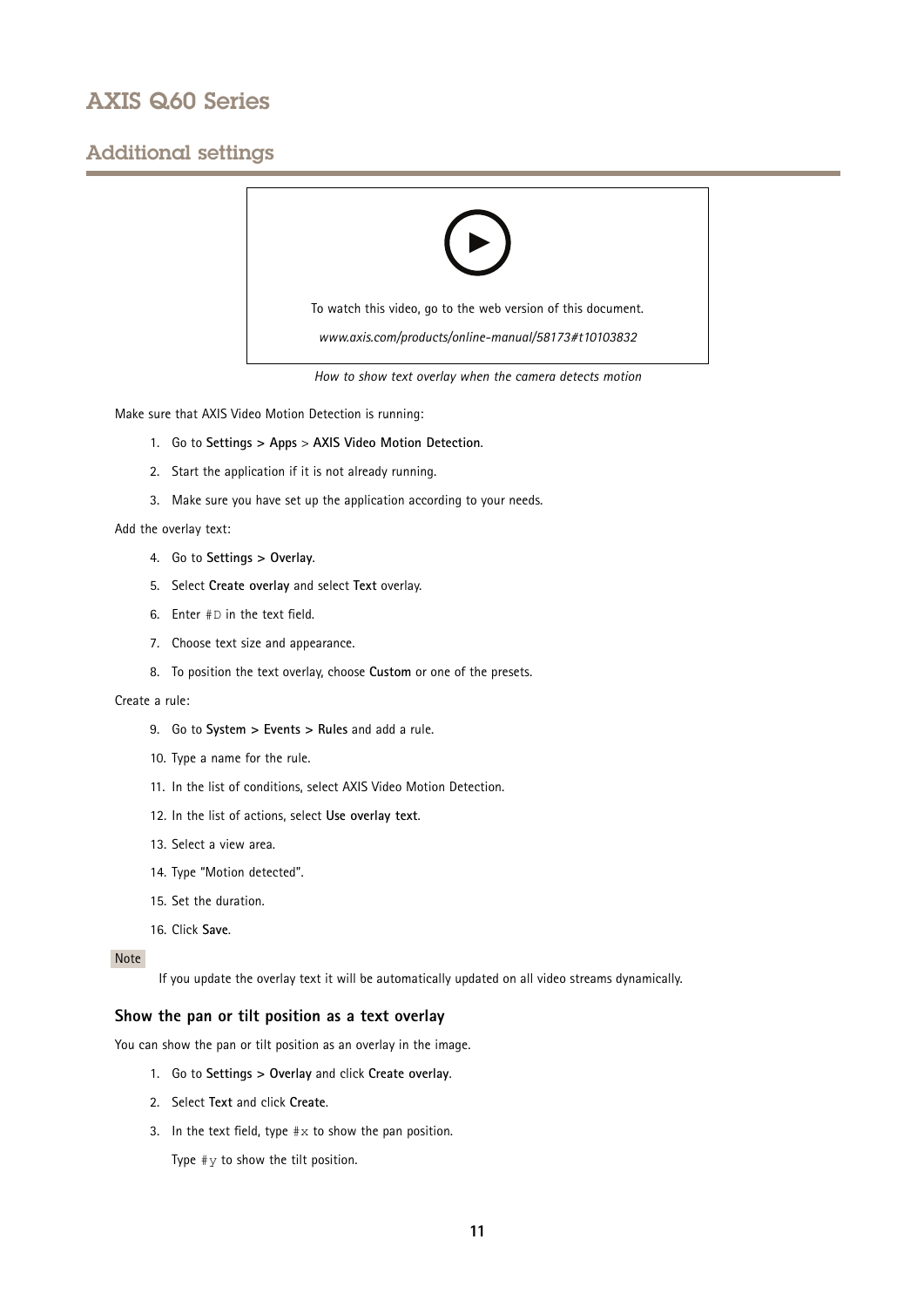## <span id="page-11-0"></span>Additional settings

- 4. Choose appearance, text size, and alignment.
- 5. The current pan and tilt positions show up in the live view image and in the recording.

## **Adjust the camera view (PTZ)**

To learn more about different pan, tilt, and zoom settings, see *Pan, tilt, and zoom [\(PTZ\)](#page-21-0) on page [22](#page-21-0)*.

### **Limit the pan, tilt, and zoom movements**

If there are parts of the scene that you don't want the camera to reach, you can limit the pan, tilt, and zoom movements. For example, you want to protect the privacy of residents in an apartment building, which is located close to <sup>a</sup> parking lot that you intend to monitor. To limit the movements, go to **Settings <sup>&</sup>gt; PTZ <sup>&</sup>gt; Limits**.

### **Create <sup>a</sup> guard tour with preset positions**

A guard tour displays the video stream from different preset positions either in <sup>a</sup> predetermined or random order, and for configurable periods of time.

- 1. Go to **Settings <sup>&</sup>gt; PTZ <sup>&</sup>gt; Guard tours**.
- 2. Click **<sup>+</sup>**.
- 3. To edit the guard tour's properties, click  $\boldsymbol{\mathcal{D}}$ .
- 4. Type <sup>a</sup> name for the guard tour and specify the pause length in minutes between each tour.
- 5. If you want the guard tour to go to the preset positions in <sup>a</sup> random order, turn on **Shuffle**.
- 6. Click **Done**.
- 7. Click **Add** to add the preset positions that you want in your guard tour.
- 8. Click **Done** to exit the guard tour settings.
- 9. To schedule the guard tour, go to **System <sup>&</sup>gt; Events**.



## **View and record video**

This section includes instructions about how to configure your device. To learn more about how streaming and storage works, go to *[Streaming](#page-22-0) and storage on page [23](#page-22-0)*.

### **Reduce bandwidth and storage**

#### Important

If you reduce the bandwidth it can result in loss of details in the picture.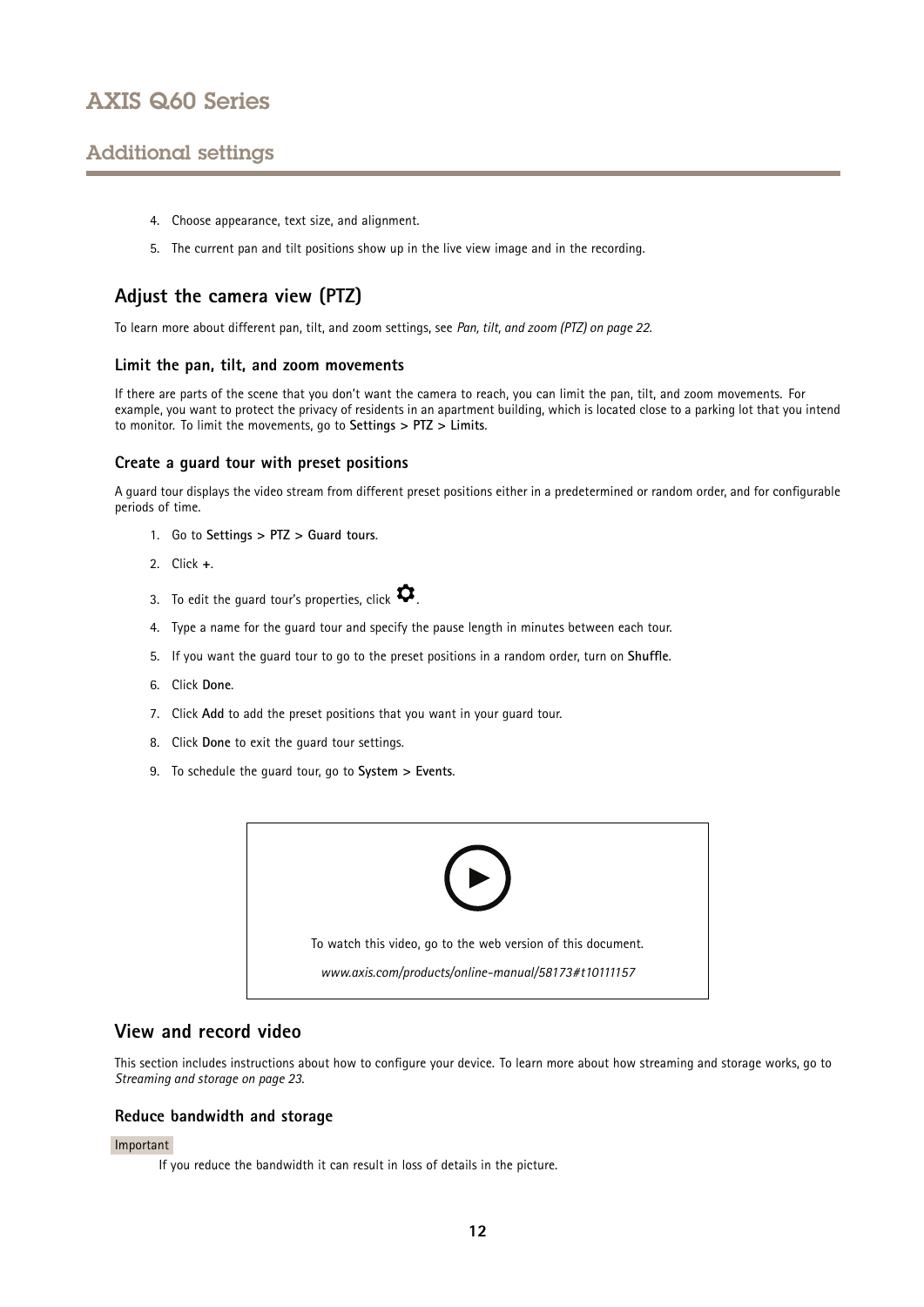## <span id="page-12-0"></span>Additional settings

- 1. Go to live view and select **H.264**.
- 2. Go to **Settings <sup>&</sup>gt; Stream**.
- 3. Do one or more of the following:

#### Note

The zipstream settings are used for both H.264 and H.265.

- Turn on dynamic GOP and set <sup>a</sup> high GOP length value.
- Increase the compression.
- Turn on dynamic FPS.

#### Note

Web browsers do not support H.265 decoding. Use <sup>a</sup> video management system or application supporting H.265 decoding.

## **Set up network storage**

To store recordings on the network, you need to set up your network storage.

- 1. Go to **Settings <sup>&</sup>gt; System** <sup>&</sup>gt; **Storage**.
- 2. Click **Setup** under **Network storage**.
- 3. Enter the IP address of the host server.
- 4. Enter the name of the shared location on the host server.
- 5. Move the switch if the share requires <sup>a</sup> login, and enter username and password.
- 6. Click **Connect**.

#### **Record and watch video**

To record video you must first set up network storage, see *Set up network storage on page 13*, or have an SD card installed.

#### **Record video**

- 1. Go to the live view.
- 2. To start <sup>a</sup> recording, click **Record**. Click again to stop the recording.

#### **Watch video**

- 1. Click **Storage <sup>&</sup>gt; Go to recordings**.
- 2. Select your recording in the list and it will play automatically.

## **Set up rules and alerts**

You can create rules to make your device perform an action when certain events occur. A rule consists of conditions and actions. The conditions can be used to trigger the actions. For example, the device can start <sup>a</sup> recording or send an email when it detects motion, or show an overlay text while the device is recording.

## **Trigger an action**

1. Go to **Settings <sup>&</sup>gt; System <sup>&</sup>gt; Events** to set up <sup>a</sup> rule. The rule defines when the device will perform certain actions. Rules can be setup as scheduled, recurring, or for example, triggered by motion detection.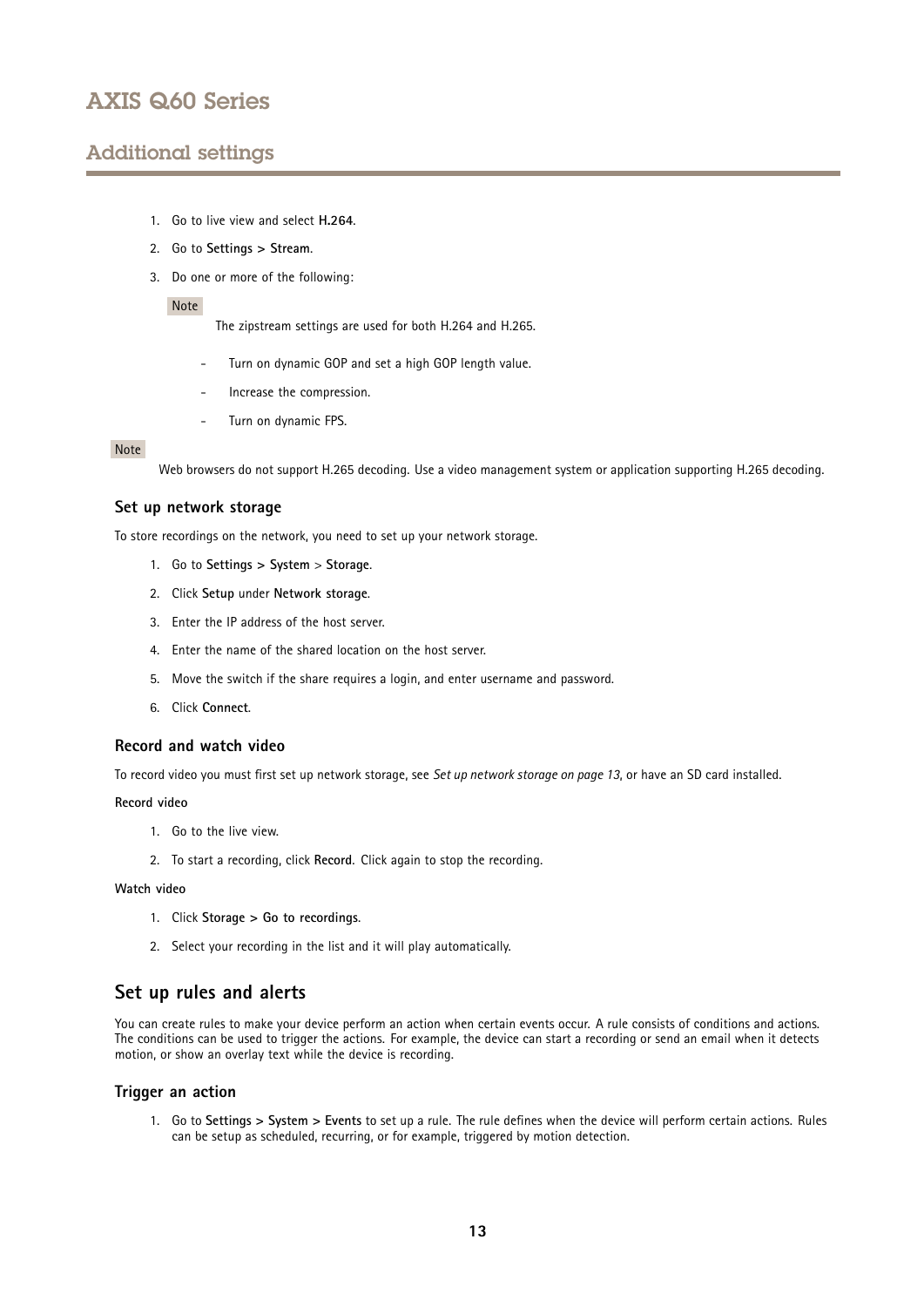## Additional settings

- 2. Select the **Condition** that must be met to trigger the action. If you specify more than one condition for the rule, all of the conditions must be met to trigger the action.
- 3. Select which **Action** the device should perform when the conditions are met.

### Note

If you make changes to an active rule, you have to restart the rule for the changes to take effect.

### **Record video when the camera detects motion**

This example explains how to set up the camera to start recording to the SD card five seconds before it detects motion and to stop one minute after.



*How to record a video stream when the camera detects motion*

Make sure that AXIS Video Motion Detection is running:

- 1. Go to **Settings <sup>&</sup>gt; Apps** <sup>&</sup>gt; **AXIS Video Motion Detection**.
- 2. Start the application if it is not already running.
- 3. Make sure you have set up the application according to your needs. If you need help, see the *user manual for AXIS Video Motion [Detection](https://www.axis.com/products/online-manual/44110) 4*.

#### Create <sup>a</sup> rule:

- 1. Go to **Settings <sup>&</sup>gt; System <sup>&</sup>gt; Events** and add <sup>a</sup> rule.
- 2. Type <sup>a</sup> name for the rule.
- 3. In the list of conditions, under **Application**, select **AXIS Video Motion Detection (VMD)**.
- 4. In the list of actions, under **Recordings**, select **Record video while the rule is active**.
- 5. Select an existing stream profile or create <sup>a</sup> new one.
- 6. Set the prebuffer time to 5 seconds.
- 7. Set the postbuffer time to 60 seconds.
- 8. In the list of storage options, select **SD card**.
- 9. Click **Save**.

### **Direct the camera to <sup>a</sup> preset position when the camera detects motion**

This example explains how to set up the camera to go to <sup>a</sup> preset position when it detects motion in the image.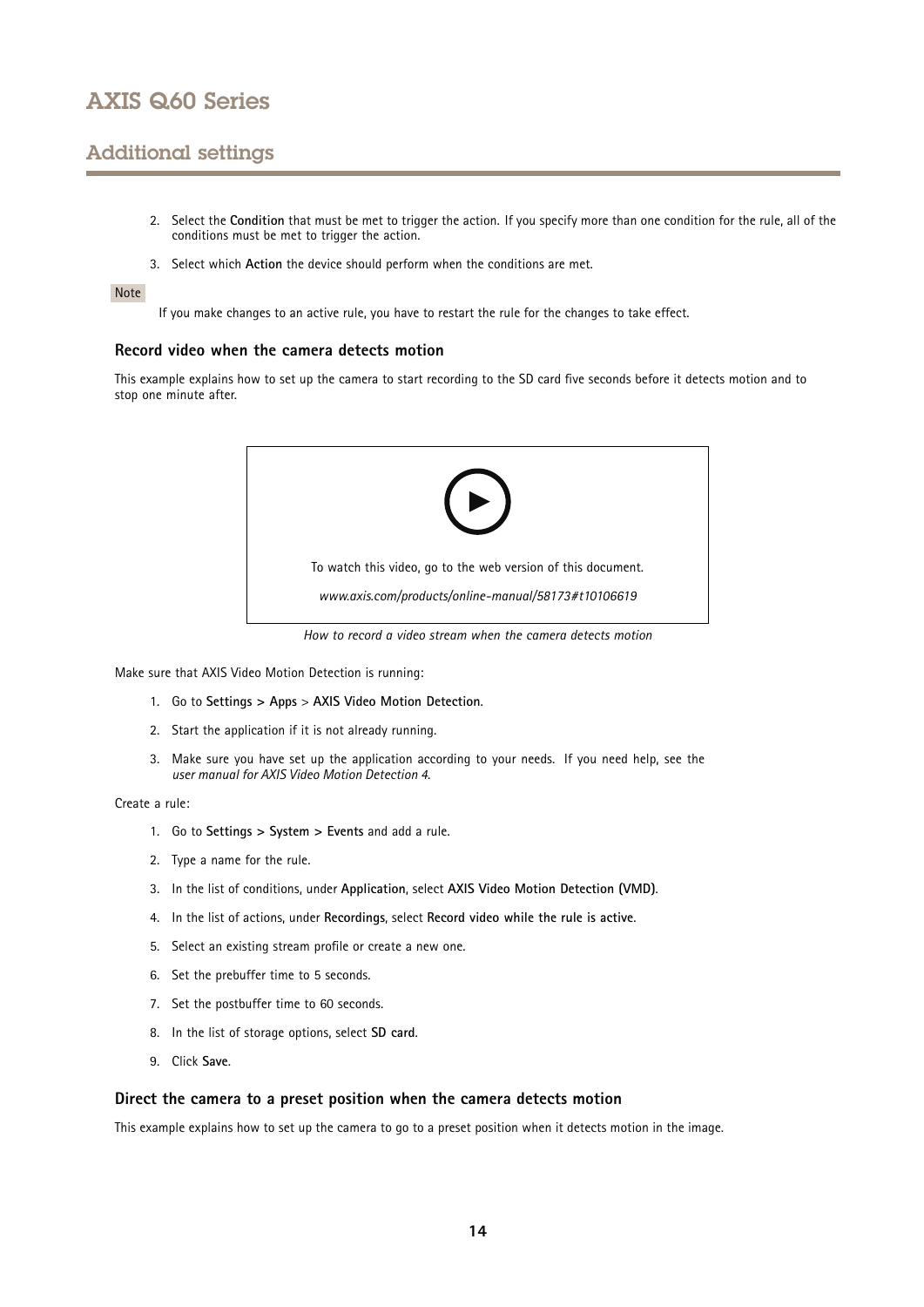## Additional settings



Make sure that AXIS Video Motion Detection is running:

- 1. Go to **Settings <sup>&</sup>gt; Apps** <sup>&</sup>gt; **AXIS Video Motion Detection**.
- 2. Start the application if it is not already running.
- 3. Make sure you have set up the application according to your needs. If you need help, see the *user manual for AXIS Video Motion [Detection](https://www.axis.com/products/online-manual/44110) 4*.

#### Add <sup>a</sup> preset position:

Go to **Settings <sup>&</sup>gt; PTZ** and set where you want the camera to be directed by creating <sup>a</sup> preset position.

#### Create <sup>a</sup> rule:

- 1. Go to **Settings <sup>&</sup>gt; System** <sup>&</sup>gt; **Events <sup>&</sup>gt; Rules** and add <sup>a</sup> rule.
- 2. Type <sup>a</sup> name for the rule.
- 3. In the list of conditions, select <sup>a</sup> video motion detection condition under **Application**.
- 4. From the list of actions, select **Go to preset position**.
- 5. Select the preset position you want the camera to go to.
- 6. Click **Save**.

### **Record video when the camera detects loud noises**

This example explains how to set up the camera to start recording to the SD card five seconds before it detects loud noise and to stop one minute after.

Turn on audio:

1. Set up the stream profile to include audio, see *Add audio to your [recording](#page-17-0) on page [18](#page-17-0)*.

Turn on audio detection:

- 1. Go to **Settings <sup>&</sup>gt; System <sup>&</sup>gt; Detectors <sup>&</sup>gt; Audio detection**.
- 2. Adjust the alarm level according to your needs.

### Create <sup>a</sup> rule:

- 1. Go to **Settings <sup>&</sup>gt; System <sup>&</sup>gt; Events** and add <sup>a</sup> rule.
- 2. Type <sup>a</sup> name for the rule.
- 3. In the list of conditions, under **Audio**, select **Audio Detection**.
- 4. In the list of actions, under **Recordings**, select **Record video**.
- 5. Select the stream profile where audio has been turned on.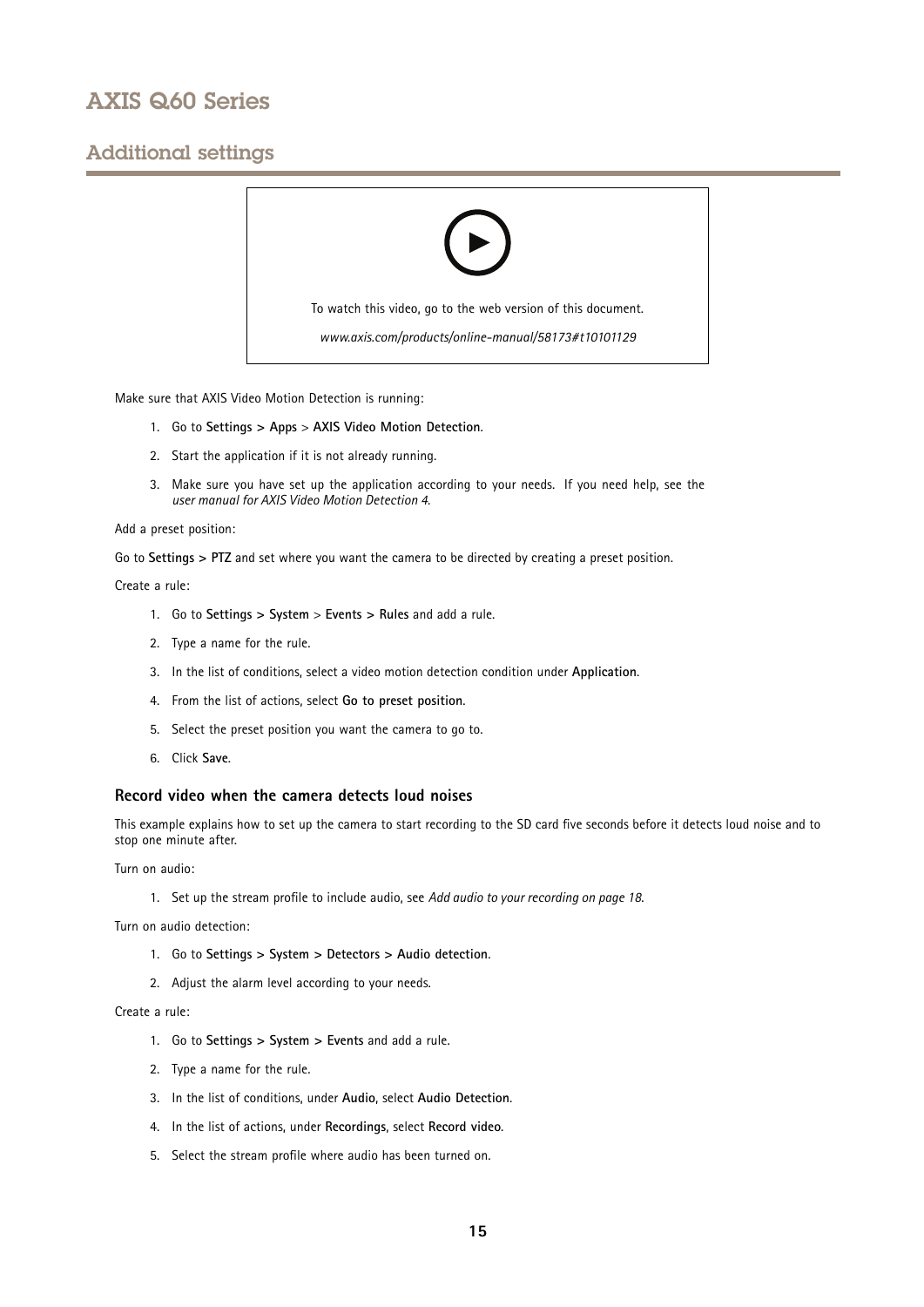## Additional settings

- 6. Set the prebuffer time to 5 seconds.
- 7. Set the postbuffer time to 60 seconds.
- 8. In the list of storage options, select **SD card**.
- 9. Click **Save**.

### **Zoom in on <sup>a</sup> specific area automatically with gatekeeper**

This example explains how to use the gatekeeper functionality to make the camera zoom in automatically on the license plate of <sup>a</sup> car that passes through <sup>a</sup> gate. When the car has passed, the camera zooms out to the home position.

Create the preset positions:

- 1. Go to **Settings <sup>&</sup>gt; PTZ <sup>&</sup>gt; Preset positions**.
- 2. Create the home position that includes the entrance of the gate.
- 3. Create the zoomed-in preset position so that it covers the area in the image where you assume that the license plate will appear.

Create <sup>a</sup> motion detection profile:

- 1. Go to **Settings <sup>&</sup>gt; Apps** and open AXIS Video Motion Detection.
- 2. Create <sup>a</sup> profile that covers the entrance of the gate and then save the profile.

Create <sup>a</sup> rule:

- 1. Go to **Settings <sup>&</sup>gt; System <sup>&</sup>gt; Events** and add <sup>a</sup> rule.
- 2. Name the rule "Gatekeeper".
- 3. In the list of conditions, under **Application**, select the motion detection profile.
- 4. In the list of actions, under **Preset positions**, select **Go to preset position**.
- 5. Select <sup>a</sup> **Video channel**.
- 6. Select the **Preset position**.
- 7. To make the camera wait <sup>a</sup> while before it returns to the home position, select **Home timeout**, and set <sup>a</sup> time.
- 8. Click **Save**.

#### **Use audio to deter intruders**

This example explains how to connect <sup>a</sup> speaker to the camera and set it up to play <sup>a</sup> warning message when the camera detects motion in a restricted area.

Required hardware:

• Active speaker with built-in amplifier and connecting wires

### *NOTICE*

Make sure the camera is disconnected from power before making the connections. Reconnect to power after connecting the wires.

**Add audio clip to the camera:**

1. Go to **Settings <sup>&</sup>gt; Audio** <sup>&</sup>gt; **Output** and click .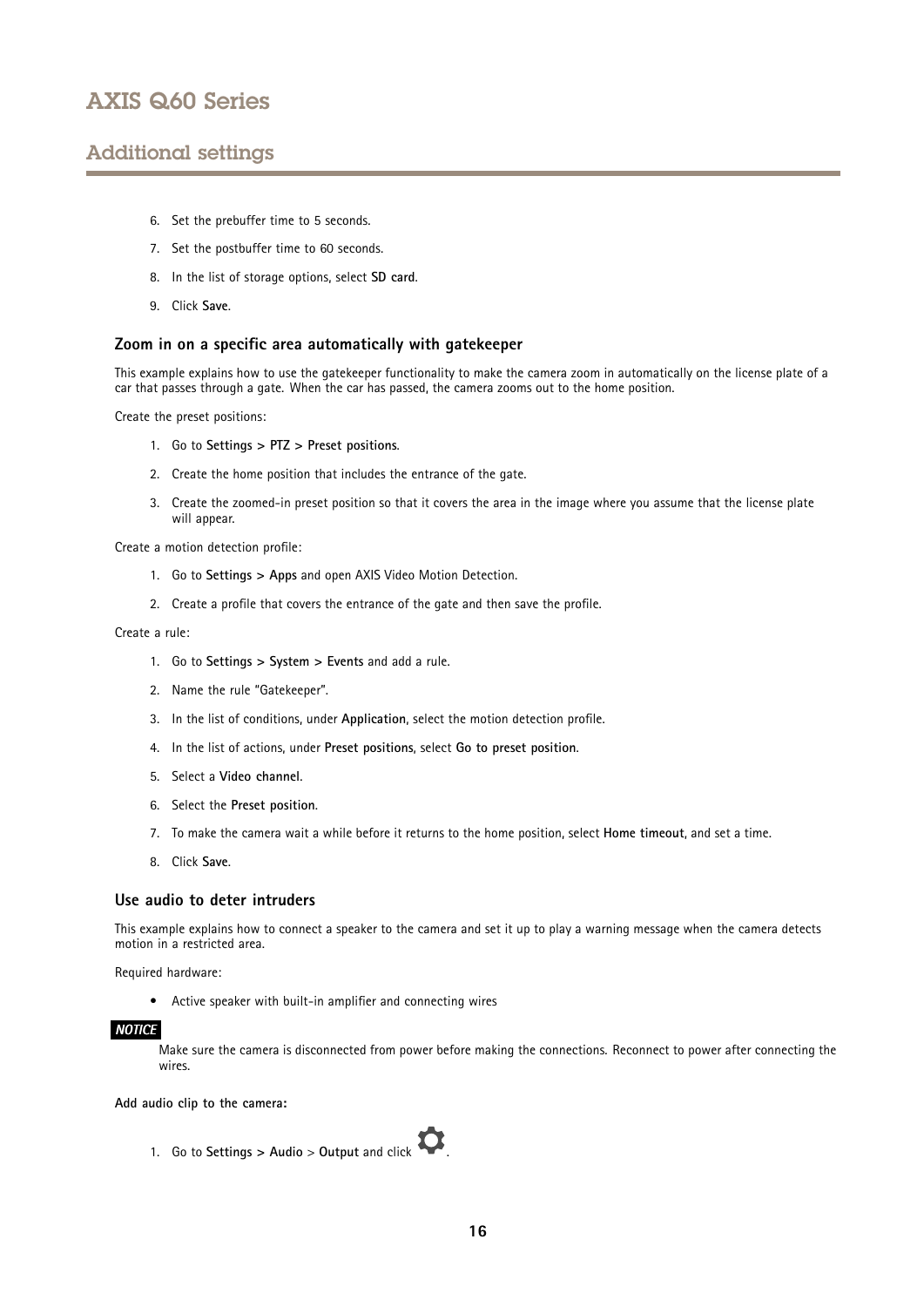## Additional settings

- 2. Click **Upload new clip**.
- 3. Browse to locate your audio clip and click **Done**.

Create <sup>a</sup> rule:



- 1. Open the device webpage for the camera.
- 2. Go to **Settings** <sup>&</sup>gt; **System** <sup>&</sup>gt; **Events**.
- 3. Go to **Recipients** and add <sup>a</sup> recipient.
	- 3.1 Go to the device webpage of the speaker that has the audio clip stored on its SD card.
	- 3.2 Copy <sup>a</sup> link to the audio clip.
	- 3.3 Return to the device webpage of the camera.
- 4. Go to **Rules** and add <sup>a</sup> new rule:
	- 4.1 Under **Condition**, select **Video motion detection**.
	- 4.2 Under **Action**, select **Send notification through HTTP**.

### **Record video when the camera detects impact**

Shock detection allows the camera to detect tampering caused by vibrations or shock. Vibrations due to the environment or to an object can trigger an action depending on the shock sensitivity range, which can be set from 0 to 100. In this scenario, someone is throwing rocks at the camera after hours and you would like to get <sup>a</sup> video clip of the event.

Turn on shock detection:

- 1. Go to **Settings <sup>&</sup>gt; System <sup>&</sup>gt; Detectors**.
- 2. Turn on shock detection, and set <sup>a</sup> value for the shock sensitivity.

### Create <sup>a</sup> rule:

- 1. Go to **Settings <sup>&</sup>gt; System <sup>&</sup>gt; Events** and add <sup>a</sup> rule.
- 2. Type <sup>a</sup> name for the rule.
- 3. In the list of conditions, under **Device status**, select **Shock detected**.
- 4. Click **<sup>+</sup>** to add <sup>a</sup> second condition.
- 5. In the list of conditions, under **Scheduled and recurring**, select **Scheduled event**.
- 6. In the list of schedules, select **After hours** .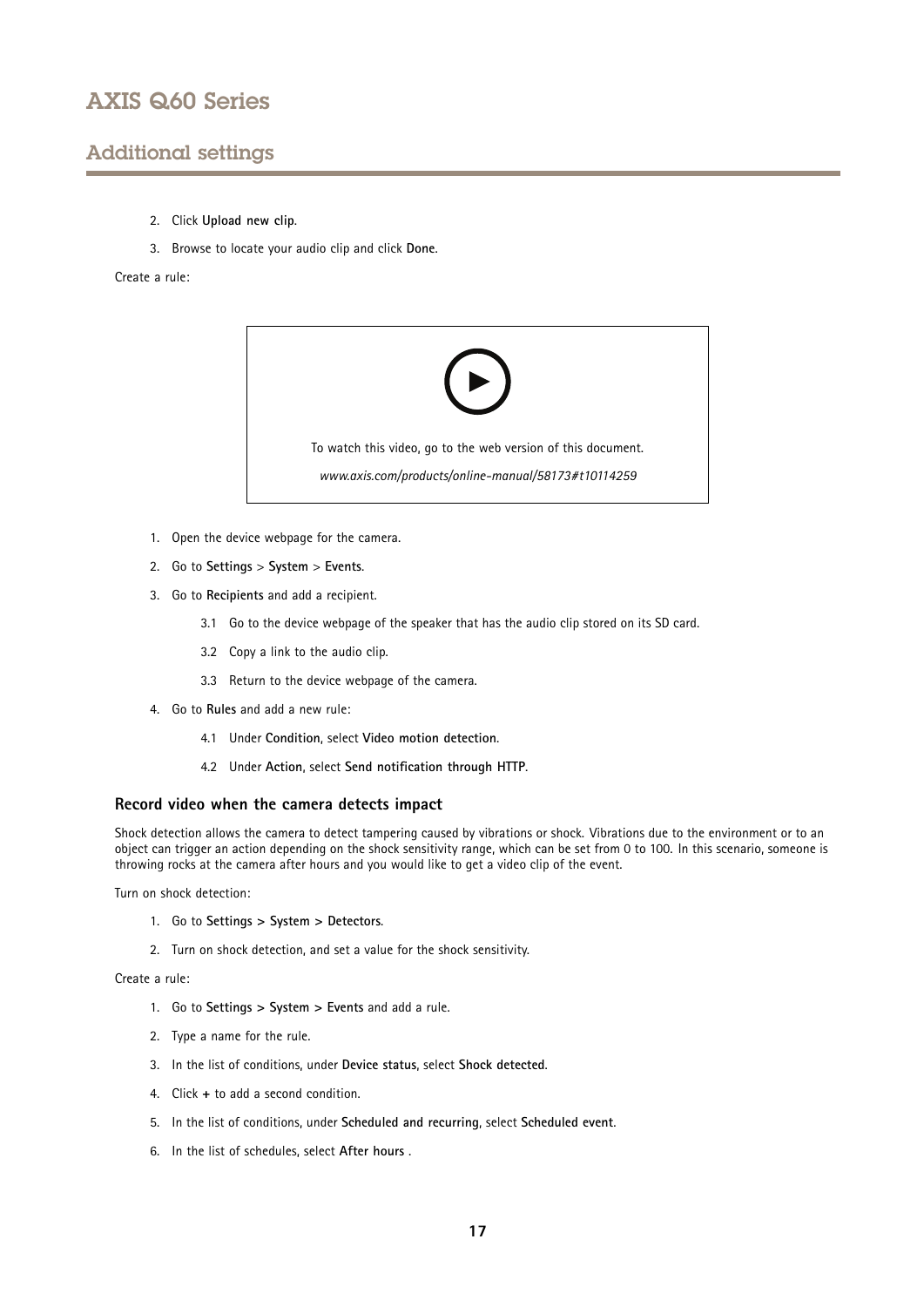## <span id="page-17-0"></span>Additional settings

- 7. In the list of actions, under **Recordings**, select **Record video while the rule is active**.
- 8. Select <sup>a</sup> **Camera**.
- 9. Set the prebuffer time to 5 seconds.
- 10. Set the postbuffer time to 60 seconds.
- 11. Select where to save the recordings.
- 12. Click **Save**.

## **Send an email automatically if someone spray paints the lens**



*How to send an email notification if someone spray paint the lens*

- 1. Go to **Settings <sup>&</sup>gt; System <sup>&</sup>gt; Detectors**.
- 2. Turn on **Trigger on dark images**. This will trigger an alarm if the lens is sprayed, covered, or rendered severely out of focus.
- 3. Set <sup>a</sup> duration for **Trigger after**. The value indicates the time that must pass before an email is sent.

Create <sup>a</sup> rule:

- 1. Go to **Settings <sup>&</sup>gt; System <sup>&</sup>gt; Events <sup>&</sup>gt; Rules** and add <sup>a</sup> rule.
- 2. Type <sup>a</sup> name for the rule.
- 3. In the list of conditions, select **Tampering**.
- 4. In the list of actions, select **Send notification to email**.
- 5. Select <sup>a</sup> recipient from the list or go to **Recipients** to create <sup>a</sup> new recipient.

To create a new recipient, click  $+$  . To copy an existing recipient, click  $\blacksquare$ .

- 6. Type <sup>a</sup> subject and <sup>a</sup> message for the email.
- 7. Click **Save**.

## **Add audio to your recording**

Turn on audio:

- 1. Go to **Settings <sup>&</sup>gt; Audio** and turn on **Allow audio**.
- 2. Go to **Input <sup>&</sup>gt; Type** and select your audio source.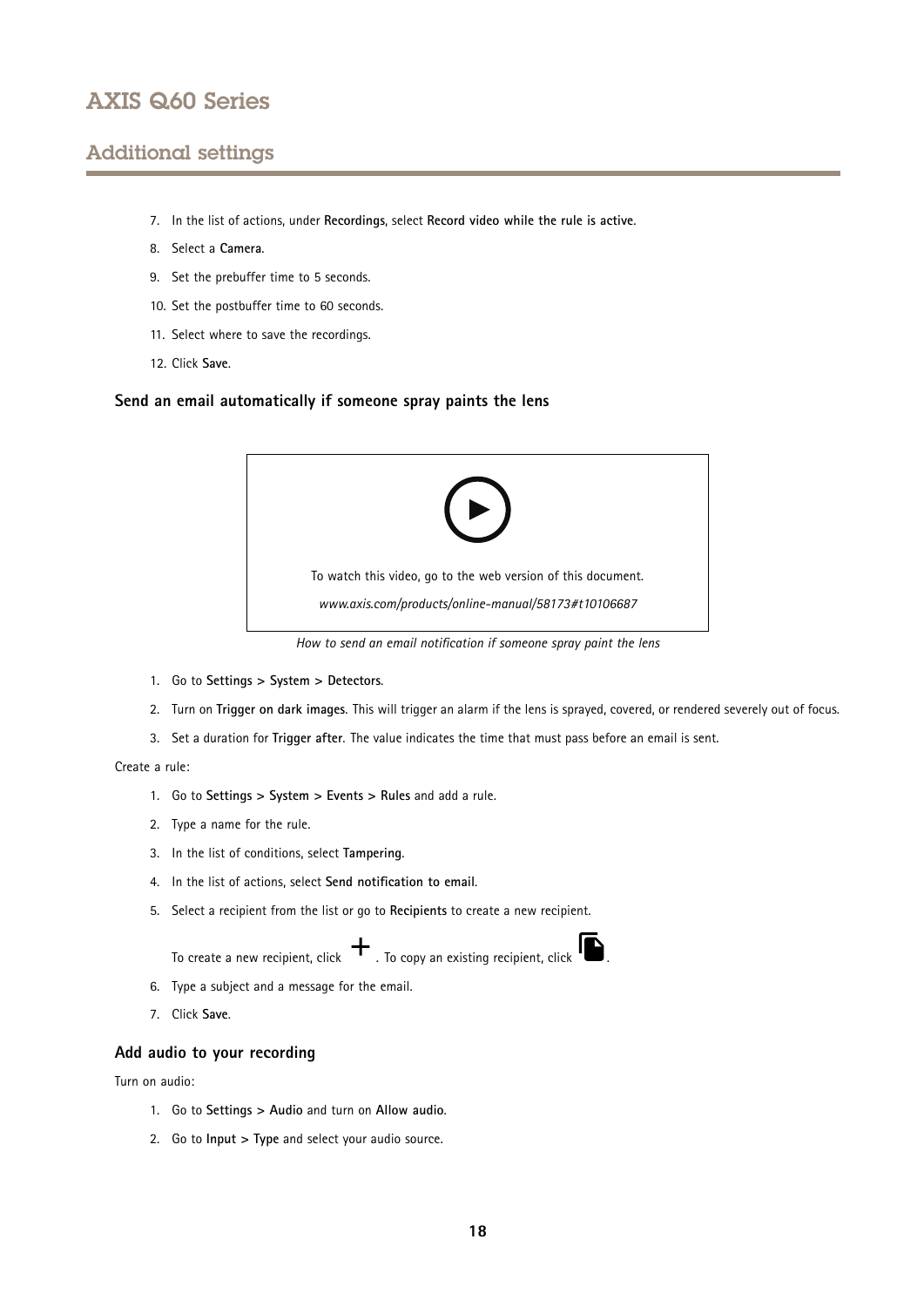## Additional settings

Edit the stream profile which is used for the recording:

- 3. Go to **Settings <sup>&</sup>gt; Stream** and click **Stream profiles**.
- 4. Select the stream profile and click **Audio**.
- 5. Select the checkbox and select **Include**.
- 6. Click **Save**.
- 7. Click **Close**.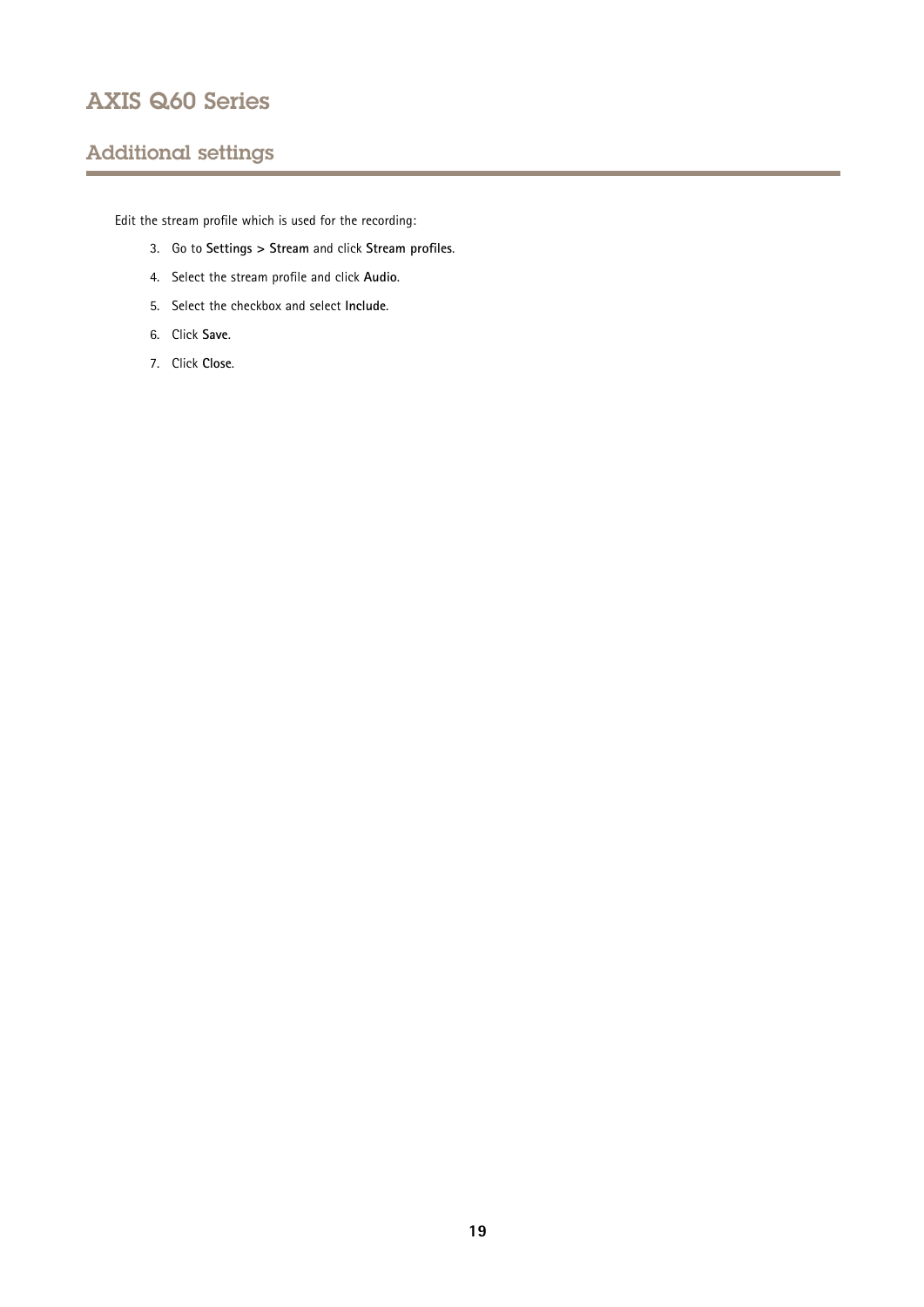## <span id="page-19-0"></span>Learn more

## Learn more

## **Cleaning recommendations**

If the device gets grease stains or becomes heavily soiled, you can clean it with mild, solvent-free soap or detergent.

### *NOTICE*

Never use harsh detergent, for example gasoline, benzene, or acetone.

- 1. Use <sup>a</sup> can of compressed air to remove any dust or loose dirt from the device.
- 2. Clean the device with <sup>a</sup> soft cloth dampened with mild detergent and lukewarm water.
- 3. Wipe carefully with <sup>a</sup> dry cloth.

#### Note

Avoid cleaning in direct sunlight or at elevated temperatures, as this may cause stains when the water droplets dry.

## **Bitrate control**

With bitrate control, you can manage the bandwidth consumption of your video stream.

### **Variable bitrate (VBR)**

With variable bitrate, the bandwidth consumption varies based on the level of activity in the scene. The more activity in the scene, the more bandwidth you need. You are guaranteed constant image quality but it requires storage margins.



#### **Maximum bitrate (MBR)**

With maximum bitrate, you can set <sup>a</sup> target bitrate to handle bitrate limitations in your system. You may see <sup>a</sup> decline in image quality or frame rate when the instantaneous bitrate is kept below the specified target bitrate. You can choose to either prioritize image quality or frame rate. We recommend that you configure the target bitrate to <sup>a</sup> higher value than the expected bitrate. This gives you <sup>a</sup> margin for additional complexity that needs to be captured.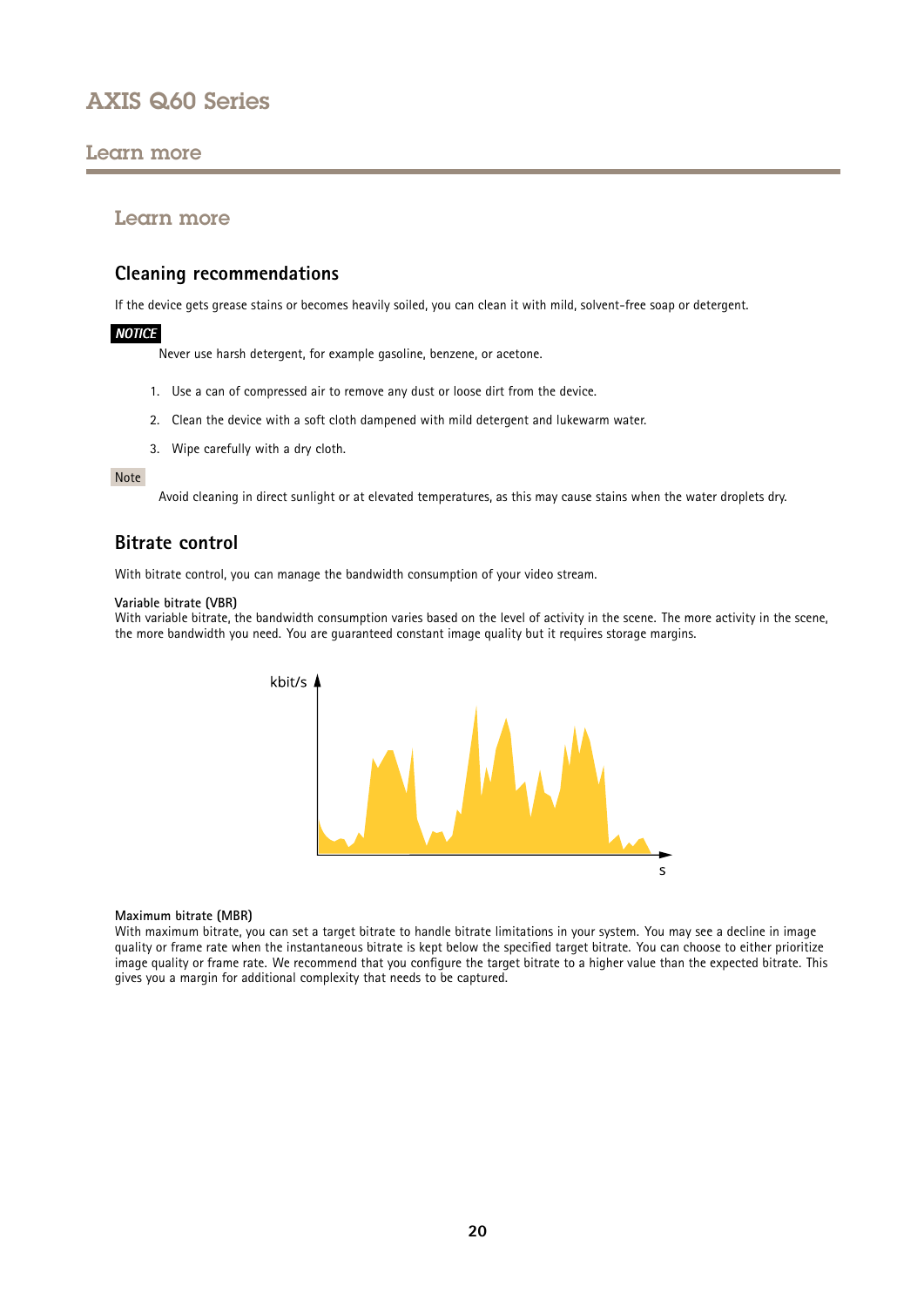## Learn more



*1 Target bitrate*

#### **Average bitrate (ABR)**

With average bitrate, the bitrate is automatically adjusted over a longer timescale. This is so you can meet the specified target and provide the best video quality based on your available storage. Bitrate is higher in scenes with <sup>a</sup> lot of activity, compared to static scenes. You are more likely to get better image quality when needed when using the average bitrate option. You can define the total storage required to store the video stream for <sup>a</sup> specified amount of time (retention time) when image quality is adjusted to meet the specified target bitrate. Specify the average bitrate settings in one of the following ways:

- To calculate the estimated storage need, set the target bitrate and the retention time.
- To calculate the average bitrate, based on available storage and required retention time, use the target bitrate calculator.



- *1 Target bitrate*
- *2 Actual average bitrate*

You can also turn on maximum bitrate and specify <sup>a</sup> target bitrate within the average bitrate option.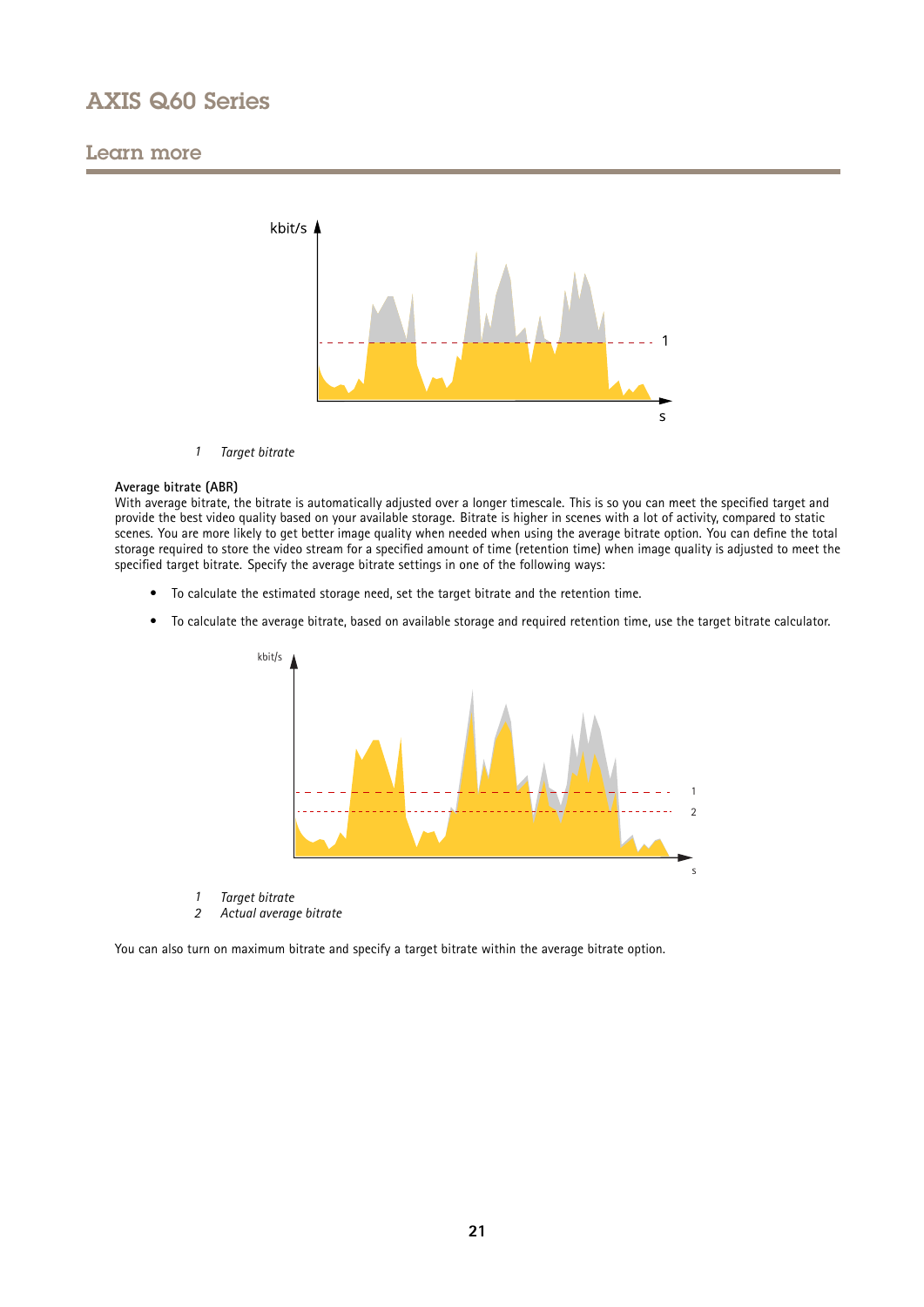## <span id="page-21-0"></span>Learn more



- *1 Target bitrate*
- *2 Actual average bitrate*

## **Capture modes**

Capture mode defines the maximum frame rate available in the Axis product. Depending on which capture mode you select, you may not be able to use WDR.

Which capture mode to choose depends on the requirements of frame rate and resolution for the specific surveillance setup. For specifications about available capture modes, see the product's datasheet at *[axis.com](https://www.axis.com)*.

## **Privacy masks**

A privacy mask is <sup>a</sup> user-defined area that covers <sup>a</sup> part of the monitored area. In the video stream, privacy masks appear either as blocks of solid color or with <sup>a</sup> mosaic pattern.

You'll see the privacy mask on all snapshots, recorded video, and live streams.

You can use the VAPIX<sup>®</sup> application programming interface (API) to turn off the privacy masks.

### Important

If you use multiple privacy masks it may affect the product's performance.

## **Overlays**

Overlays are superimposed over the video stream. They are used to provide extra information during recordings, such as <sup>a</sup> timestamp, or during product installation and configuration. You can add either text or an image.

The video streaming indicator is another type of overlay. It shows you that the live view video stream is live.

## **Pan, tilt, and zoom (PTZ)**

## **Guard tours**

A guard tour displays the video stream from different preset positions either in <sup>a</sup> predetermined or random order, and for configurable periods of time. Once started, <sup>a</sup> guard tour continues to run until stopped, even when there are no clients (web browsers) viewing the images.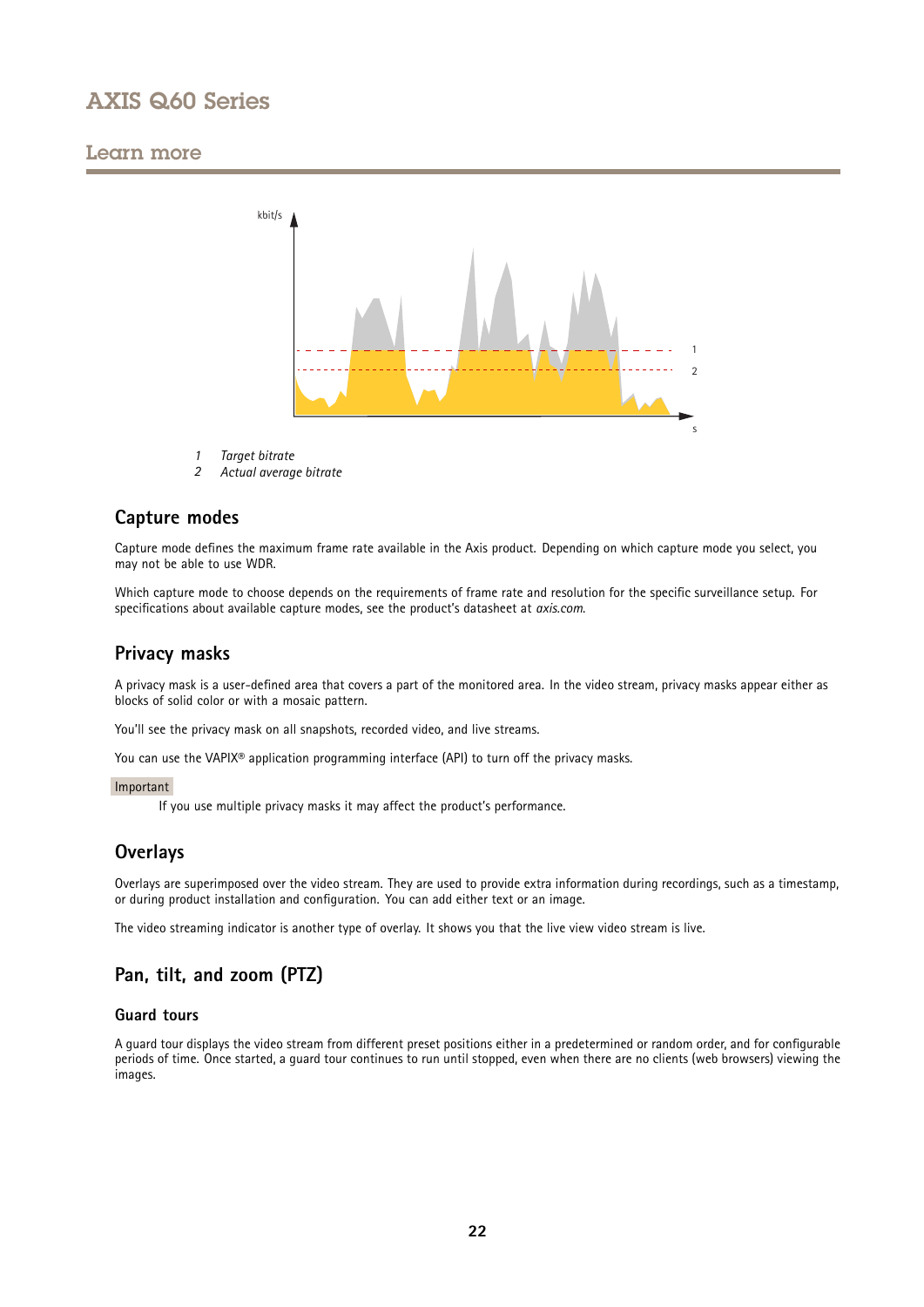## <span id="page-22-0"></span>Learn more

## **Streaming and storage**

### **Video compression formats**

Decide which compression method to use based on your viewing requirements, and on the properties of your network. The available options are:

### **Motion JPEG**

Motion JPEG, or MJPEG, is <sup>a</sup> digital video sequence that is made up of <sup>a</sup> series of individual JPEG images. These images are then displayed and updated at <sup>a</sup> rate sufficient to create <sup>a</sup> stream that shows constantly updated motion. For the viewer to perceive motion video the rate must be at least <sup>16</sup> image frames per second. Full motion video is perceived at <sup>30</sup> (NTSC) or <sup>25</sup> (PAL) frames per second.

The Motion JPEG stream uses considerable amounts of bandwidth, but provides excellent image quality and access to every image contained in the stream.

#### **H.264 or MPEG-4 Part 10/AVC**

#### Note

H.264 is <sup>a</sup> licensed technology. The Axis product includes one H.264 viewing client license. To install additional unlicensed copies of the client is prohibited. To purchase additional licenses, contact your Axis reseller.

H.264 can, without compromising image quality, reduce the size of <sup>a</sup> digital video file by more than 80% compared to the Motion JPEG format and by as much as 50% compared to the MPEG-4 standard. This means that less network bandwidth and storage space are required for <sup>a</sup> video file. Or seen another way, higher video quality can be achieved for <sup>a</sup> given bitrate.

#### **H.265 or MPEG-H Part 2/HEVC**

#### Note

H.265 is licensed technology. The Axis product includes one H.265 viewing client license. To install additional unlicensed copies of the client is prohibited. To purchase additional licenses, contact your Axis reseller.

## **How do Image, Stream, and Stream profile settings relate to each other?**

The **Image** tab contains camera settings that affect all video streams from the product. If you change something in this tab, it immediately affects all video streams and recordings.

The **Stream** tab contains settings for video streams. You get these settings if you request <sup>a</sup> video stream from the product and don't specify for example resolution, or frame rate. When you change the settings in the **Stream** tab, it doesn't affect ongoing streams, but it will take effect when you start <sup>a</sup> new stream.

The **Stream profiles** settings override the settings from the **Stream** tab. If you request <sup>a</sup> stream with <sup>a</sup> specific stream profile, the stream contains the settings of that profile. If you request <sup>a</sup> stream without specifying <sup>a</sup> stream profile, or request <sup>a</sup> stream profile that doesn't exist in the product, the stream contains the settings from the **Stream** tab.

## **Applications**

AXIS Camera Application Platform (ACAP) is an open platform that enables third parties to develop analytics and other applications for Axis products. To find out more about available applications, downloads, trials and licenses, go to *[axis.com/applications](https://www.axis.com/applications)*.

To find the user manuals for Axis applications, go to *[axis.com](https://www.axis.com)*.

Note

• Several applications can run at the same time but some applications might not be compatible with each other. Certain combinations of applications might require too much processing power or memory resources when run in parallel. Verify that the applications work together before deployment.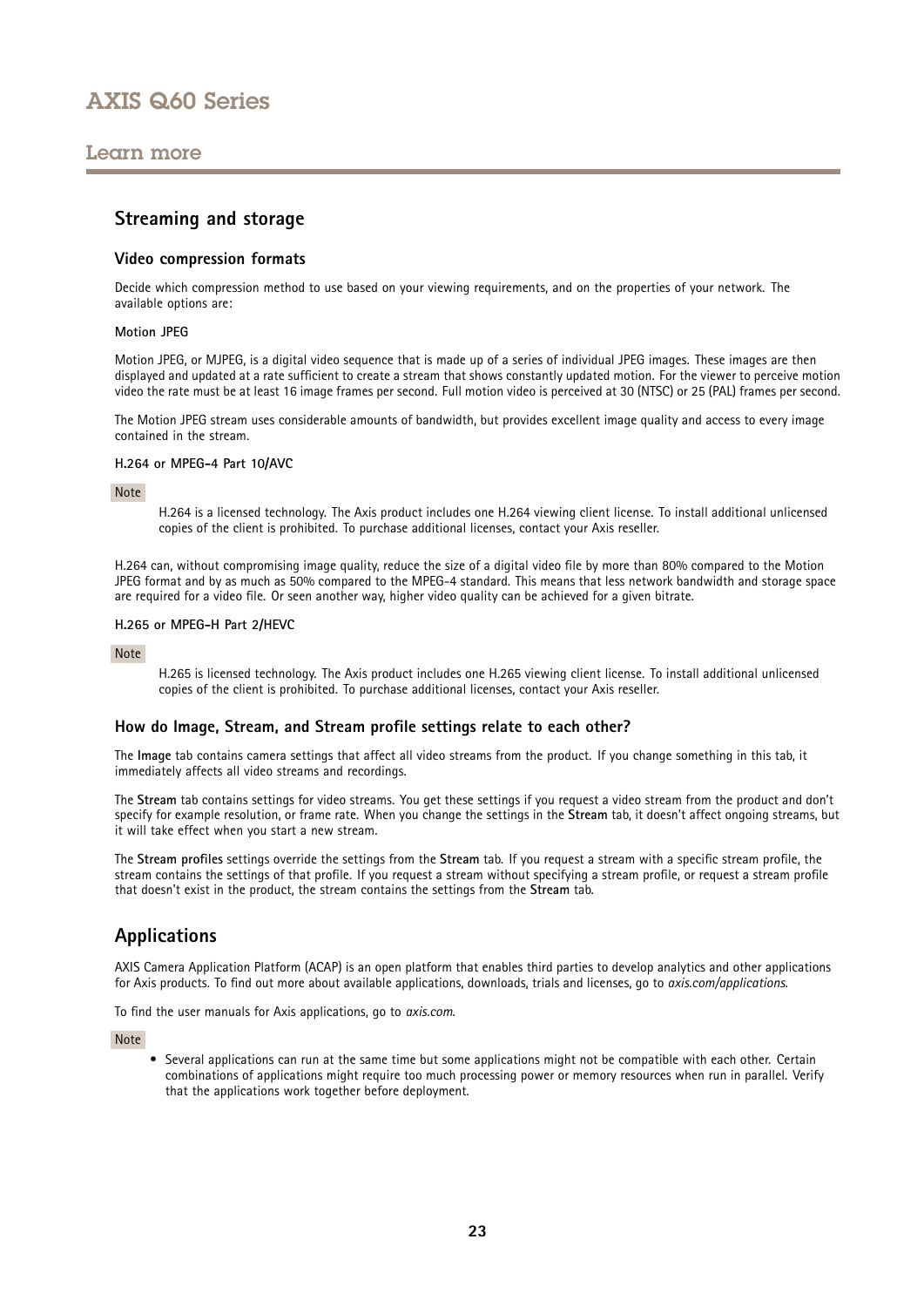## <span id="page-23-0"></span>Learn more





## **Autotracking**

With autotracking, the camera automatically zooms in on and tracks moving objects, for example <sup>a</sup> vehicle or <sup>a</sup> person. You can manually select an object to track, or set up trigger areas and let the camera detect moving objects. The application is best suited for open areas with no obscuring objects and where movement is unusual. When the camera doesn't track an object, it returns to its home position.

### Important

- Autotracking is designed for areas with <sup>a</sup> limited amount of movement.
- Autotracking does not track objects behind privacy masks.
- If both autotracking and guard tour are enabled, guard tour takes priority over autotracking. This means autotracking stops if <sup>a</sup> guard tour starts.

## **Security**

## **TPM module**

The TPM (Trusted Platform Module) is <sup>a</sup> component that provides cryptographic features to protect information from unauthorized access. It is always activated and there are no settings you can change.

To learn more about TPM, go to *[axis.com/press-center/media-resources/white-papers](https://www.axis.com/press-center/media-resources/white-papers)*.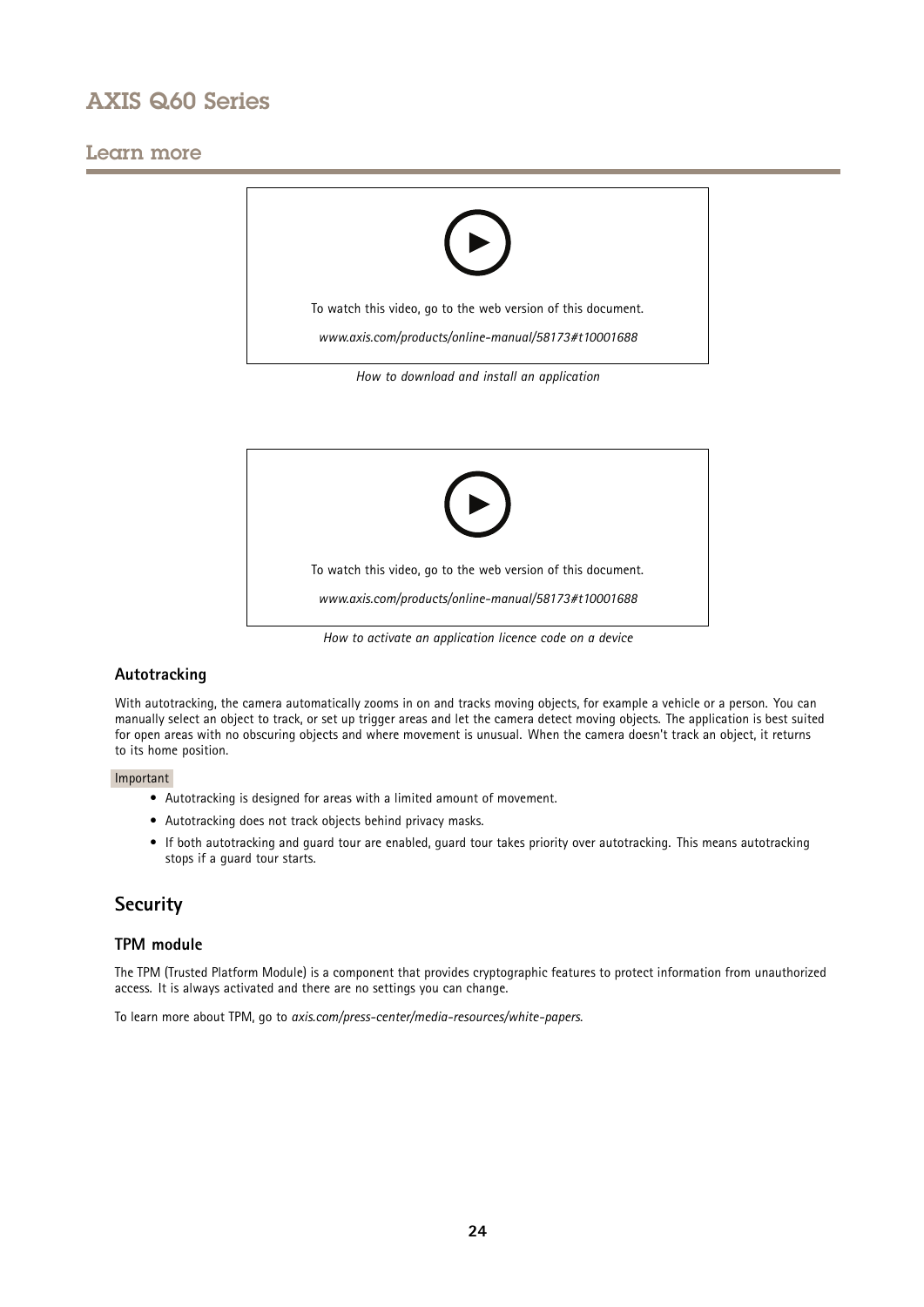## <span id="page-24-0"></span>Troubleshooting

## Troubleshooting

## **Reset to factory default settings**

#### Important

Reset to factory default should be used with caution. A reset to factory default resets all settings, including the IP address, to the factory default values.

To reset the product to the factory default settings:

- 1. Press and hold the control button and the power button for 15–30 seconds until the status LED indicator flashes amber. See *Product [overview](#page-28-0) on page [29](#page-28-0)*.
- 2. Release the control button but continue to hold down the power button until the status LED indicator turns green.
- 3. Release the power button and assemble the product.
- 4. The process is now complete. The product has been reset to the factory default settings. If no DHCP server is available on the network, the default IP address is 192.168.0.90.
- 5. Using the installation and management software tools to assign an IP address, set the password and access the video stream.

It is also possible to reset parameters to factory default through the web interface. Go to **Settings <sup>&</sup>gt; System <sup>&</sup>gt; Maintenance** and click **Default**.

## **Firmware options**

Axis offers product firmware management according to either the active track or the long-term support (LTS) tracks. Being on the active track means continuously getting access to all the latest product features, while the LTS tracks provide <sup>a</sup> fixed platform with periodic releases focused mainly on bug fixes and security updates.

Using firmware from the active track is recommended if you want to access the newest features, or if you use Axis end-to-end system offerings. The LTS tracks are recommended if you use third-party integrations, which are not continuously validated against the latest active track. With LTS, the products can maintain cybersecurity without introducing any significant functional changes or affecting any existing integrations. For more detailed information about Axis product firmware strategy, go to *[axis.com/support/firmware](https://www.axis.com/support/firmware)*.

## **Check the current firmware**

Firmware is the software that determines the functionality of network devices. One of your first actions when troubleshooting <sup>a</sup> problem should be to check the current firmware version. The latest version may contain <sup>a</sup> correction that fixes your particular problem.

To check the current firmware:

1. Go to the product's webpage.



3. Click **About**.

## **Upgrade the firmware**

#### Important

Preconfigured and customized settings are saved when the firmware is upgraded (provided that the features are available in the new firmware) although this is not guaranteed by Axis Communications AB.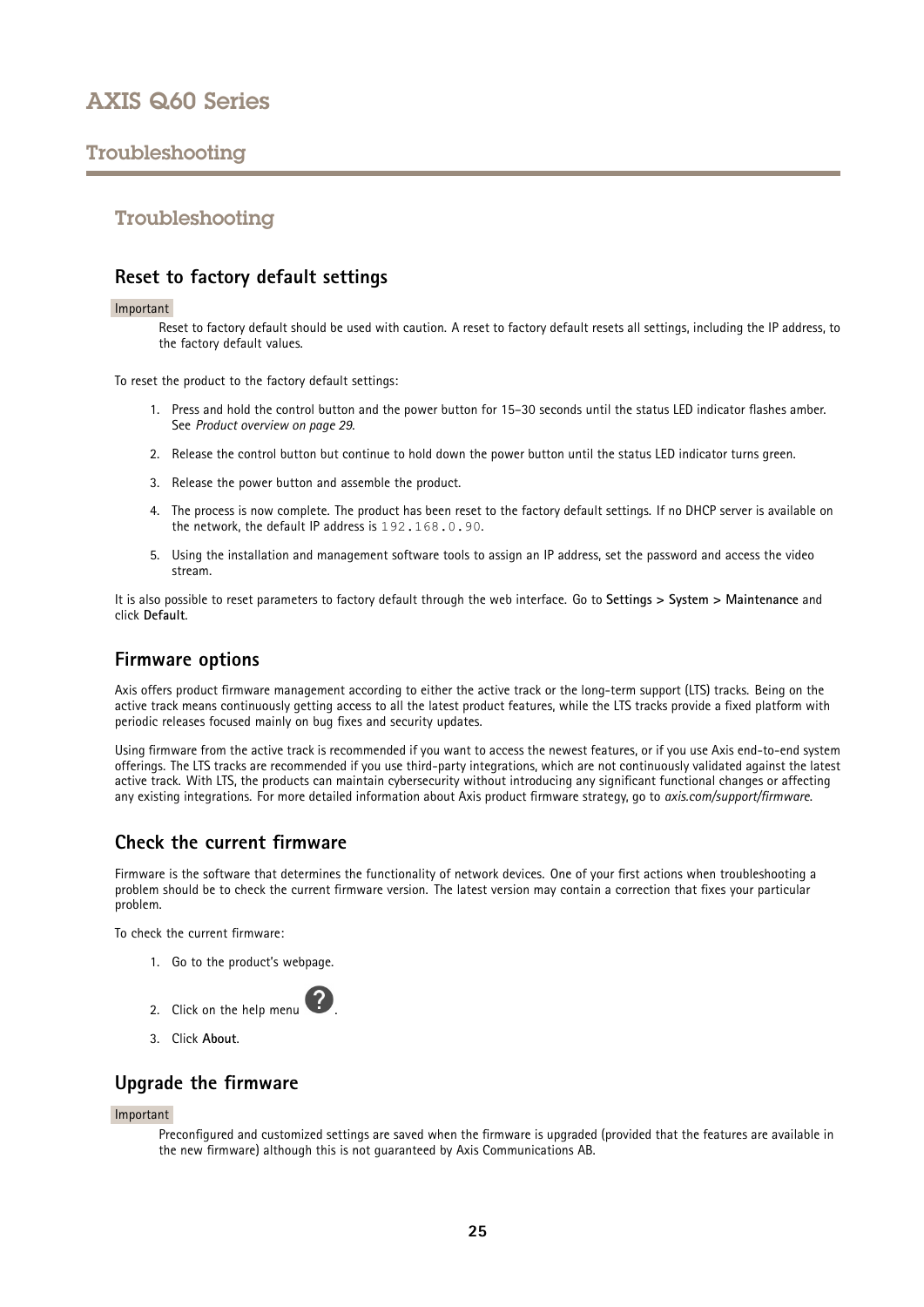## <span id="page-25-0"></span>Troubleshooting

## Important

Make sure the cover is attached during upgrade to avoid installation failure.

### Important

Make sure the product remains connected to the power source throughout the upgrade process.

### Note

When you upgrade the product with the latest firmware in the active track, the product receives the latest functionality available. Always read the upgrade instructions and release notes available with each new release before upgrading the firmware. To find the latest firmware and the release notes, go to *[axis.com/support/firmware](https://www.axis.com/support/firmware)*.

AXIS Device Manager can be used for multiple upgrades. Find out more at *[axis.com/products/axis-device-manager](https://www.axis.com/products/axis-device-manager)*.



- 1. Download the firmware file to your computer, available free of charge at *[axis.com/support/firmware](https://www.axis.com/support/firmware)*.
- 2. Log in to the product as an administrator.
- 3. Go to **Settings <sup>&</sup>gt; System <sup>&</sup>gt; Maintenance**. Follow the instructions on the page. When the upgrade has finished, the product restarts automatically.

## **Technical issues, clues and solutions**

If you can't find what you're looking for here, try the troubleshooting section at *[axis.com/support](https://www.axis.com/support)*.

administrator to obtain an IP address.

| Problems upgrading the firmware                |                                                                                                                                                                                                                                             |  |  |  |
|------------------------------------------------|---------------------------------------------------------------------------------------------------------------------------------------------------------------------------------------------------------------------------------------------|--|--|--|
| Firmware upgrade failure                       | If the firmware upgrade fails, the device reloads the previous firmware. The most common reason<br>is that the wrong firmware file has been uploaded. Check that the name of the firmware file<br>corresponds to your device and try again. |  |  |  |
| Problems setting the IP address                |                                                                                                                                                                                                                                             |  |  |  |
| The device is located on a<br>different subnet | If the IP address intended for the device and the IP address of the computer used to access the<br>device are located on different subnets, you cannot set the IP address. Contact your network                                             |  |  |  |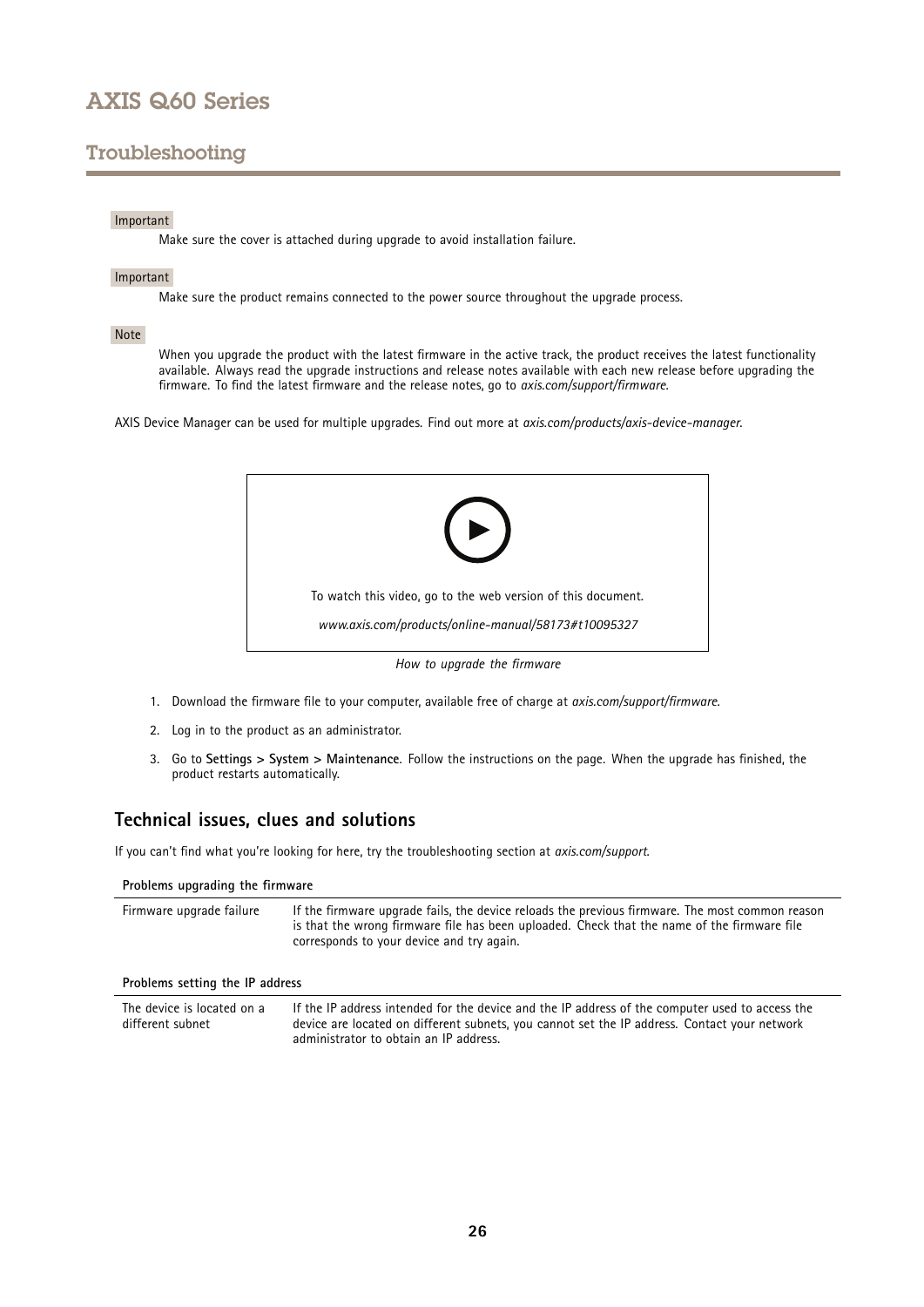## Troubleshooting

| The IP address is being used<br>by another device                         | Disconnect the Axis device from the network. Run the ping command (in a Command/DOS window,<br>type ping and the IP address of the device):                                                                                                                                                                                                                                                                           |  |  |
|---------------------------------------------------------------------------|-----------------------------------------------------------------------------------------------------------------------------------------------------------------------------------------------------------------------------------------------------------------------------------------------------------------------------------------------------------------------------------------------------------------------|--|--|
|                                                                           | • If you receive: Reply from <ip address="">: bytes=32; time=10<br/>this means that the IP address may already be in use by another device on the network.<br/>Obtain a new IP address from the network administrator and reinstall the device.<br/>If you receive: Request timed out, this means that the IP address is available<br/>for use with the Axis device. Check all cabling and reinstall the device.</ip> |  |  |
| Possible IP address conflict<br>with another device on the<br>same subnet | The static IP address in the Axis device is used before the DHCP server sets a dynamic address.<br>This means that if the same default static IP address is also used by another device, there may<br>be problems accessing the device.                                                                                                                                                                               |  |  |
| The device cannot be accessed from a browser                              |                                                                                                                                                                                                                                                                                                                                                                                                                       |  |  |
|                                                                           |                                                                                                                                                                                                                                                                                                                                                                                                                       |  |  |
| Cannot log in                                                             | When HTTPS is enabled, ensure that the correct protocol (HTTP or HTTPS) is used when attempting<br>to log in. You may need to manually type http or https in the browser's address field.                                                                                                                                                                                                                             |  |  |
|                                                                           | If the password for the user root is lost, the device must be reset to the factory default settings.<br>See Reset to factory default settings on page 25.                                                                                                                                                                                                                                                             |  |  |
| The IP address has been<br>changed by DHCP                                | IP addresses obtained from a DHCP server are dynamic and may change. If the IP address has been<br>changed, use AXIS IP Utility or AXIS Device Manager to locate the device on the network. Identify<br>the device using its model or serial number, or by the DNS name (if the name has been configured).                                                                                                            |  |  |

### **The device is accessible locally but not externally**

To access the device externally, we recommend using one of the following applications for Windows® :

- 
- AXIS Companion: free of charge, ideal for small systems with basic surveillance needs. AXIS Camera Station: 30-day trial version free of charge, ideal for small to mid-size systems.

For instructions and download, go to *[axis.com/vms](https://www.axis.com/vms)*.

| Multicast H.264 only              | Check if your router supports multicasting, or if the router settings between the client and the                                                                                                                                                                                                                                                                                                     |  |  |
|-----------------------------------|------------------------------------------------------------------------------------------------------------------------------------------------------------------------------------------------------------------------------------------------------------------------------------------------------------------------------------------------------------------------------------------------------|--|--|
| accessible by local clients       | device need to be configured. The TTL (Time To Live) value may need to be increased.                                                                                                                                                                                                                                                                                                                 |  |  |
| No multicast H.264                | Check with your network administrator that the multicast addresses used by the Axis device                                                                                                                                                                                                                                                                                                           |  |  |
| displayed in the client           | are valid for your network.                                                                                                                                                                                                                                                                                                                                                                          |  |  |
|                                   | Check with your network administrator to see if there is a firewall preventing viewing.                                                                                                                                                                                                                                                                                                              |  |  |
| Poor rendering of H.264           | Ensure that your graphics card is using the latest driver. The latest drivers can usually be                                                                                                                                                                                                                                                                                                         |  |  |
| images                            | downloaded from the manufacturer's website.                                                                                                                                                                                                                                                                                                                                                          |  |  |
| Color saturation is different     | Modify the settings for your graphics adapter. Go to the adapter's documentation for more                                                                                                                                                                                                                                                                                                            |  |  |
| in H.264 and Motion JPEG          | information.                                                                                                                                                                                                                                                                                                                                                                                         |  |  |
| Lower frame rate than<br>expected | • See Performance considerations on page 28.<br>Reduce the number of applications running on the client computer.<br>٠<br>Limit the number of simultaneous viewers.<br>٠<br>Check with the network administrator that there is enough bandwidth available.<br>Lower the image resolution.<br>• The maximum frames per second is dependent on the utility frequency (60/50 Hz)<br>of the Axis device. |  |  |
| Can't select H.265 encoding       | Web browsers do not support H.265 decoding. Use a video management system or application                                                                                                                                                                                                                                                                                                             |  |  |
| in live view                      | supporting H.265 decoding.                                                                                                                                                                                                                                                                                                                                                                           |  |  |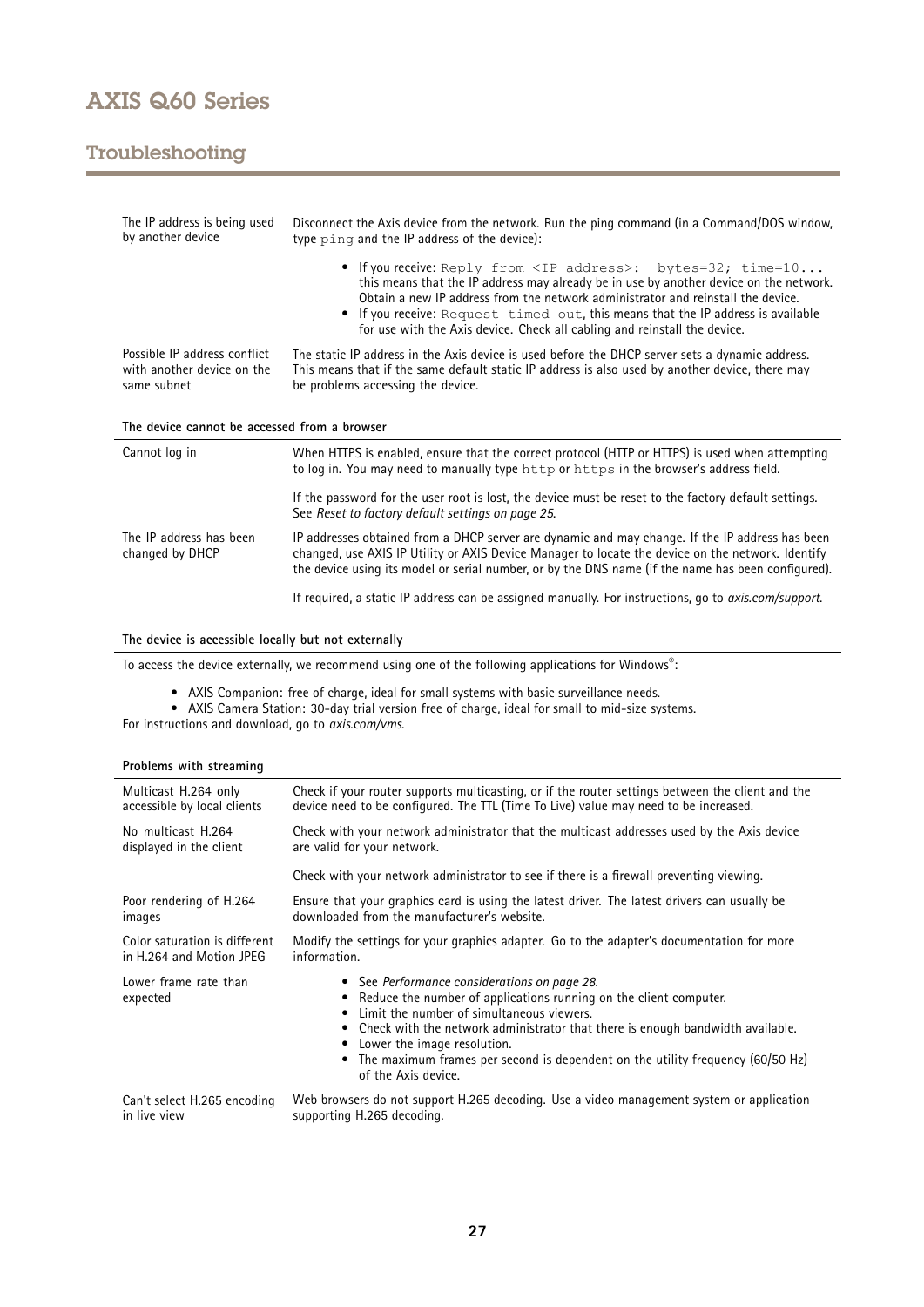## <span id="page-27-0"></span>Troubleshooting

## **Performance considerations**

When setting up your system, it is important to consider how various settings and situations affect the performance. Some factors affect the amount of bandwidth (the bitrate) required, others can affect the frame rate, and some affect both. If the load on the CPU reaches its maximum, this also affects the frame rate.

The following factors are the most important to consider:

- High image resolution or lower compression levels result in images containing more data which in turn affects the bandwidth.
- Rotating the image in the GUI will increase the product's CPU load.
- Removing or attaching the cover will restart the camera.
- •Access by large numbers of Motion JPEG or unicast H.264 clients affects the bandwidth.
- • Simultaneous viewing of different streams (resolution, compression) by different clients affects both frame rate and bandwidth.

Use identical streams wherever possible to maintain <sup>a</sup> high frame rate. Stream profiles can be used to ensure that streams are identical.

- Accessing Motion JPEG and H.264 video streams simultaneously affects both frame rate and bandwidth.
- Heavy usage of event settings affects the product's CPU load which in turn affects the frame rate.
- Using HTTPS may reduce frame rate, in particular if streaming Motion JPEG.
- •Heavy network utilization due to poor infrastructure affects the bandwidth.
- •Viewing on poorly performing client computers lowers perceived performance and affects frame rate.
- • Running multiple AXIS Camera Application Platform (ACAP) applications simultaneously may affect the frame rate and the general performance.

## **Need more help?**

## **Useful links**

• *How to assign an IP [address](https://www.axis.com/files/manuals/um_howtoassignanipaddressandaccessyourdevice_t10118032_en_1811.pdf) and access your device*

## **Contact support**

Contact support at *[axis.com/support](https://www.axis.com/support)*.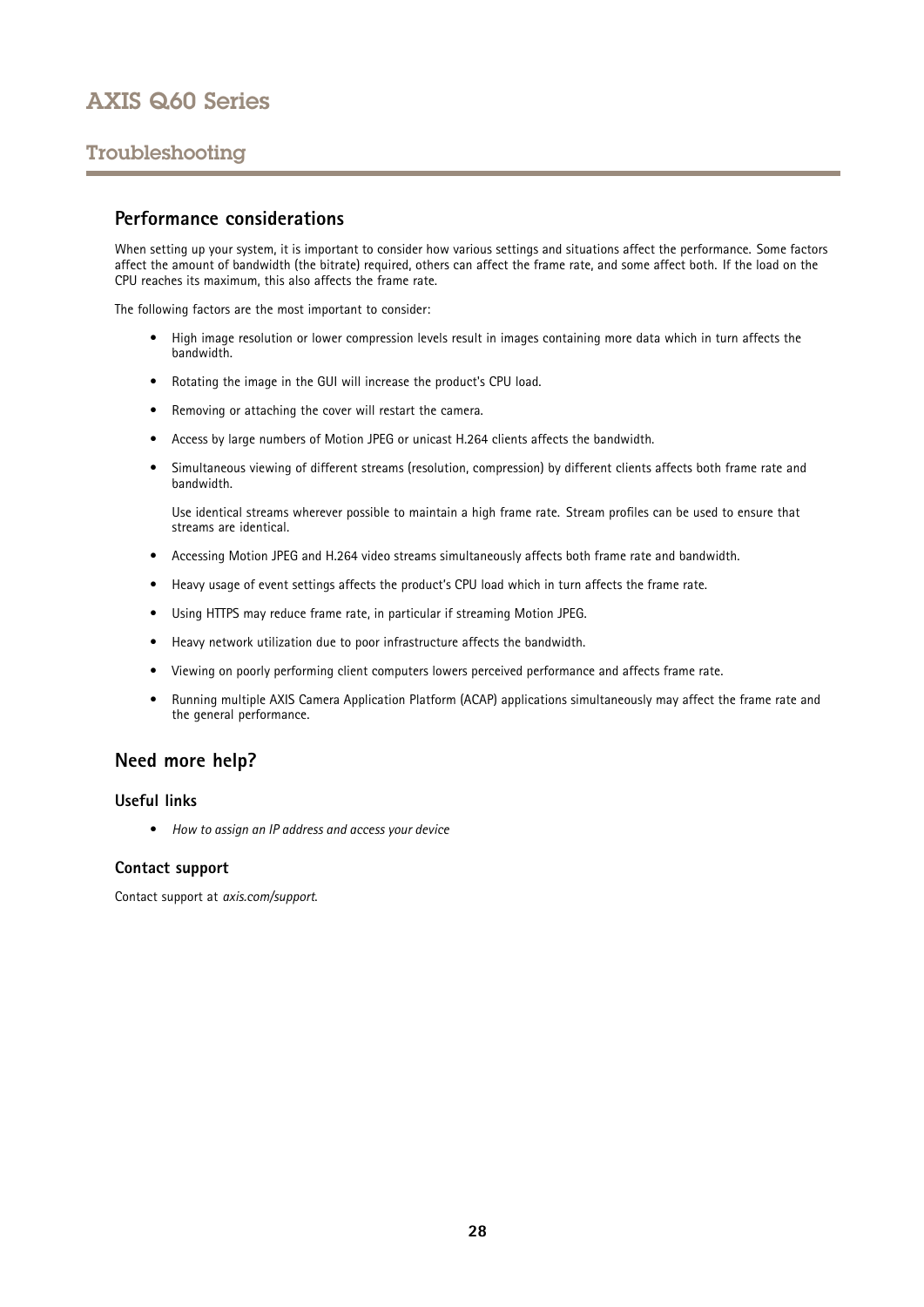# <span id="page-28-0"></span>Specifications

## Specifications

## **Product overview**



- 
- *1 Multiconnector <sup>2</sup> Part number (P/N) and serial number (S/N)*
- *3 Network connector (PoE+)*
- *4 Power button*
- 
- *5 Dome 6 Control button*
- *7 Status LED indicator*
- *8 SD card slot*
- 

## **LED indicators**

| <b>Status LED</b> | Indication                                                                          |  |  |
|-------------------|-------------------------------------------------------------------------------------|--|--|
| Unlit             | Connection and normal operation.                                                    |  |  |
| Green             | Shows steady green for 10 seconds for normal operation after startup completed.     |  |  |
| Amber             | Steady during startup. Flashes during firmware upgrade or reset to factory default. |  |  |
| Amber/Red         | Flashes amber/red if network connection is unavailable or lost.                     |  |  |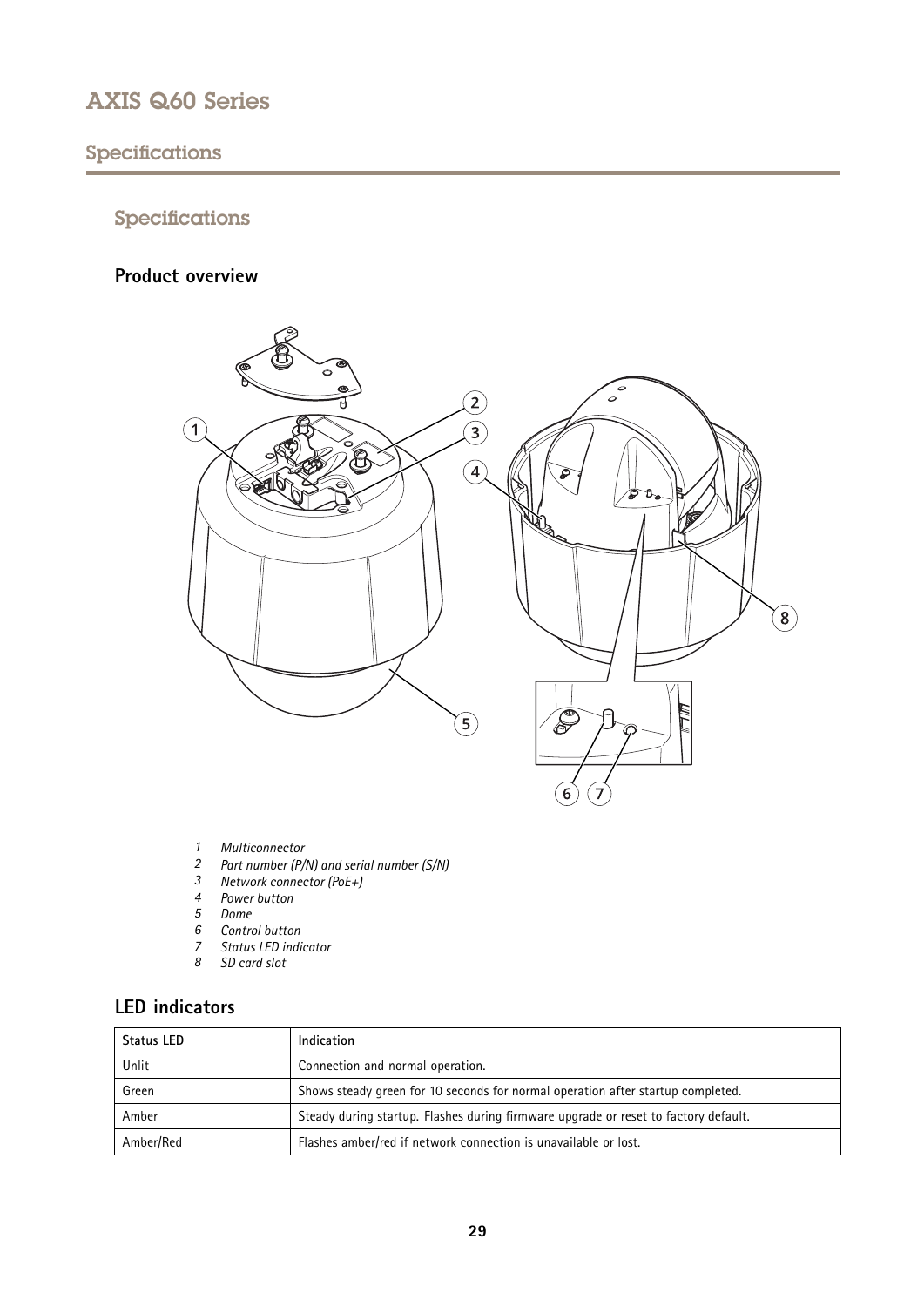## <span id="page-29-0"></span>Specifications

## **SD card slot**

## *NOTICE*

- Risk of damage to SD card. Do not use sharp tools, metal objects, or excessive force when inserting or removing the SD card. Use your fingers to insert and remove the card.
- Risk of data loss and corrupted recordings. Do not remove the SD card while the product is running. Unmount the SD card from the product's webpage before removal.

This product supports SD/SDHC/SDXC cards.

For SD card recommendations, see *[axis.com](https://www.axis.com)*.

SD, SDHC, and SDXC Logos are trademarks of SD-3C LLC. SD, SDHC and SDXC are trademarks or registered trademarks of SD-3C, LLC in the United States, other countries or both.

## **Buttons**

## **Control button**

The control button is used for:

• Resetting the product to factory default settings. See *Reset to factory default [settings](#page-24-0) on page [25](#page-24-0)*.

### **Power button**

Press and hold the power button to temporarily power the product when the dome cover is removed. The power button is also used with the control button to reset the camera to factory default settings. See *[page](#page-24-0) [25](#page-24-0)*.

## **Connectors**

### **Network connector**

RJ45 Ethernet connector with Power over Ethernet Plus (PoE+).

### **Multiconnector**

Terminal connector for connecting external equipment:

- Audio equipment
- Input/Output (I/O) devices
- AC/DC power supply

When connecting external equipment, <sup>a</sup> separately sold Axis multicable is required in order to maintain the product's IP rating. For more information, see *[Multicable](#page-30-0) connectors on page [31](#page-30-0)*.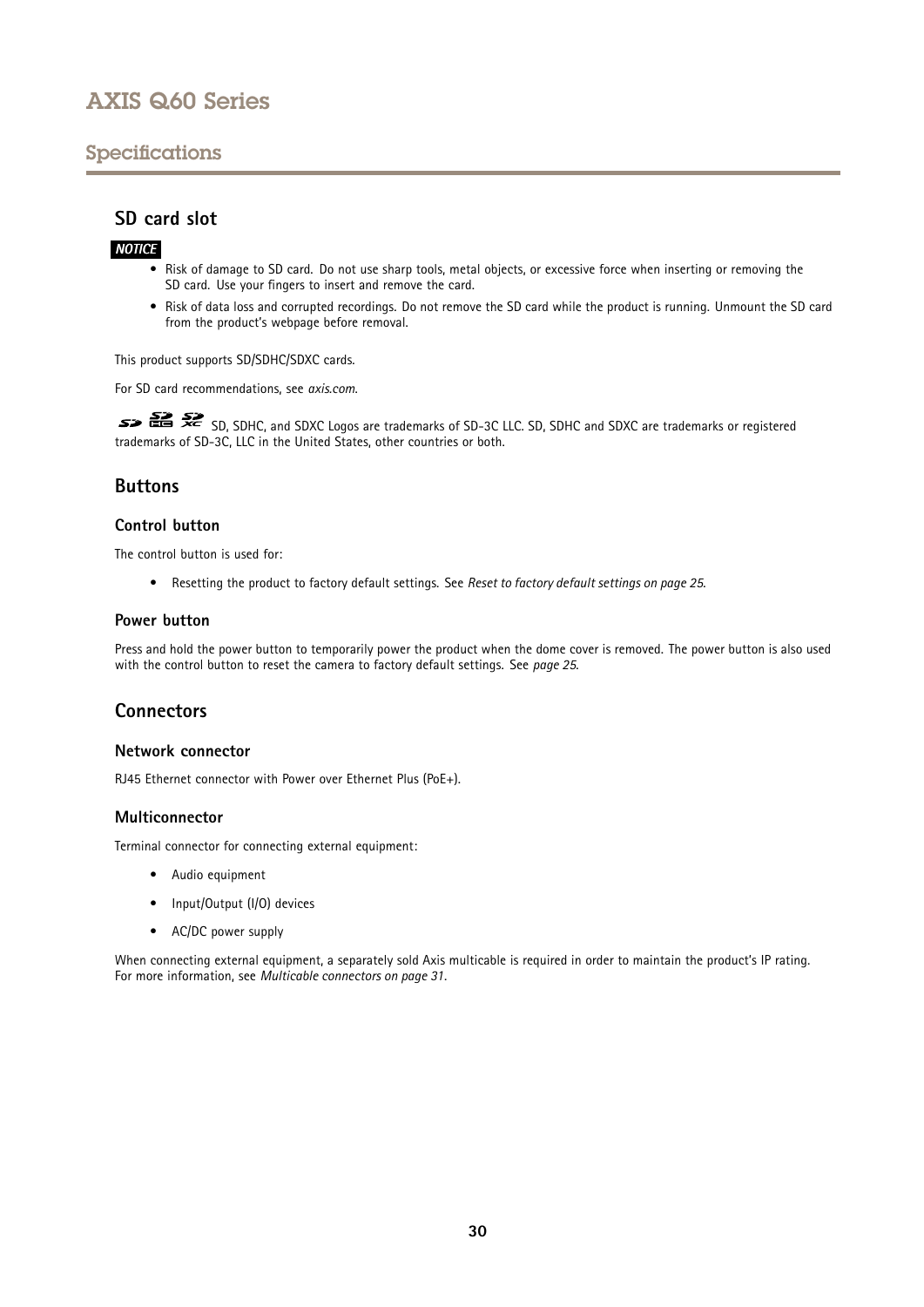## <span id="page-30-0"></span>Specifications

### **Multicable connectors**



*Multicable overview*

- *1 Camera multiconnector*
- *<sup>2</sup> Audio in (pink)*
- *<sup>3</sup> Audio out (green)*
- *<sup>4</sup> Power connector, 3-pin*
- *<sup>5</sup> I/O terminal block, 6-pin*

The multicable provides the following connectors:

**Power connector -** 3-pin terminal block used for power input. Use <sup>a</sup> Safety Extra Low Voltage (SELV) compliant limited power source (LPS) with either <sup>a</sup> rated output power limited to <sup>≤</sup><sup>100</sup> W or <sup>a</sup> rated output current limited to <sup>≤</sup><sup>5</sup> A.







**Audio in (pink) -** 3.5 mm input for <sup>a</sup> mono microphone, or <sup>a</sup> line-in mono signal (left channel is used from <sup>a</sup> stereo signal).

**Audio out (green) -** 3.5 mm output for audio (line level) that can be connected to <sup>a</sup> public address (PA) system or an active speaker with <sup>a</sup> built-in amplifier. A stereo connector must be used for the audio out.

**I/O terminal connector -** Use with external devices in combination with, for example, tampering alarms, motion detection, event triggering, and alarm notifications. In addition to the <sup>0</sup> V DC reference point and power (DC output), the I/O connector provides the interface to:

- • Digital output — For connecting external devices such as relays and LEDs. Connected devices can be activated by the VAPIX® Application Programming Interface or from the product's webpage.
- • Digital input — For connecting external devices that can toggle between an open and closed circuit, for example PIR detectors, door/window contacts, and glass break detectors.

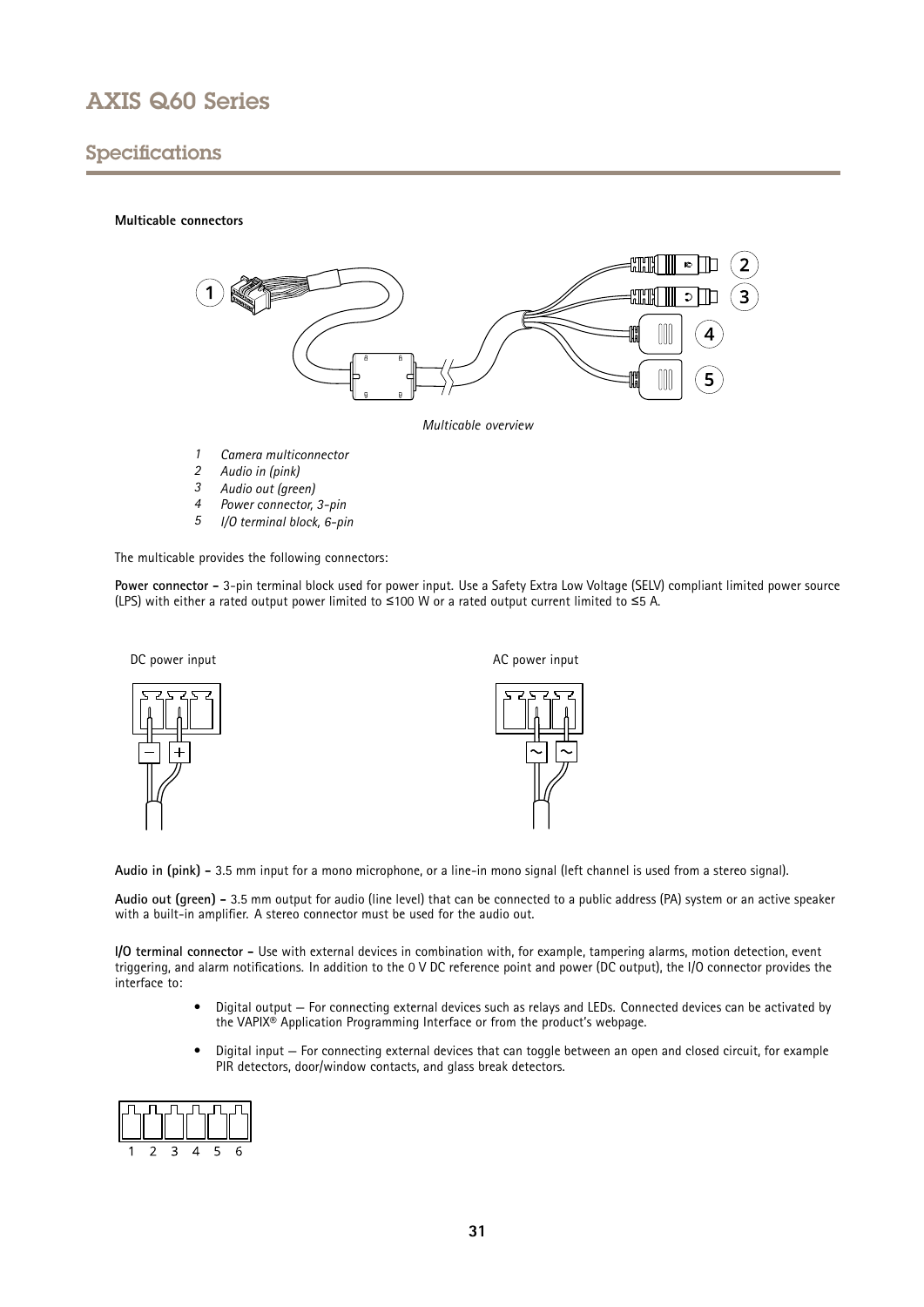# Specifications

| <b>Function</b>                   | Pin     | <b>Notes</b>                                                                                                                                                                                                                                                                 | <b>Specifications</b>                   |
|-----------------------------------|---------|------------------------------------------------------------------------------------------------------------------------------------------------------------------------------------------------------------------------------------------------------------------------------|-----------------------------------------|
| $0 \vee DC$ (-)                   |         |                                                                                                                                                                                                                                                                              |                                         |
| DC output                         | 2       | Can be used to power auxiliary equipment.<br>Note: This pin can only be used as power out.                                                                                                                                                                                   | 3.3 V DC<br>Max $load = 250$ mA         |
| Configurable (Input<br>or Output) | $3 - 6$ | Digital input – Connect to pin 1 to activate, or leave<br>floating (unconnected) to deactivate.                                                                                                                                                                              | 0 to max $40$ V DC                      |
|                                   |         | Digital output – Internally connected to pin 1 (DC)<br>ground) when active, and floating (unconnected) when<br>inactive. If used with an inductive load, e.g. a relay, a<br>diode must be connected in parallel with the load, for<br>protection against voltage transients. | 0 to max 40 V DC, open<br>drain, 100 mA |



- *1 0 V DC (-)*
- *2 DC output 3.3 V, max 250 mA*
- *A I/O configured as input*
- *B I/O configured as output*